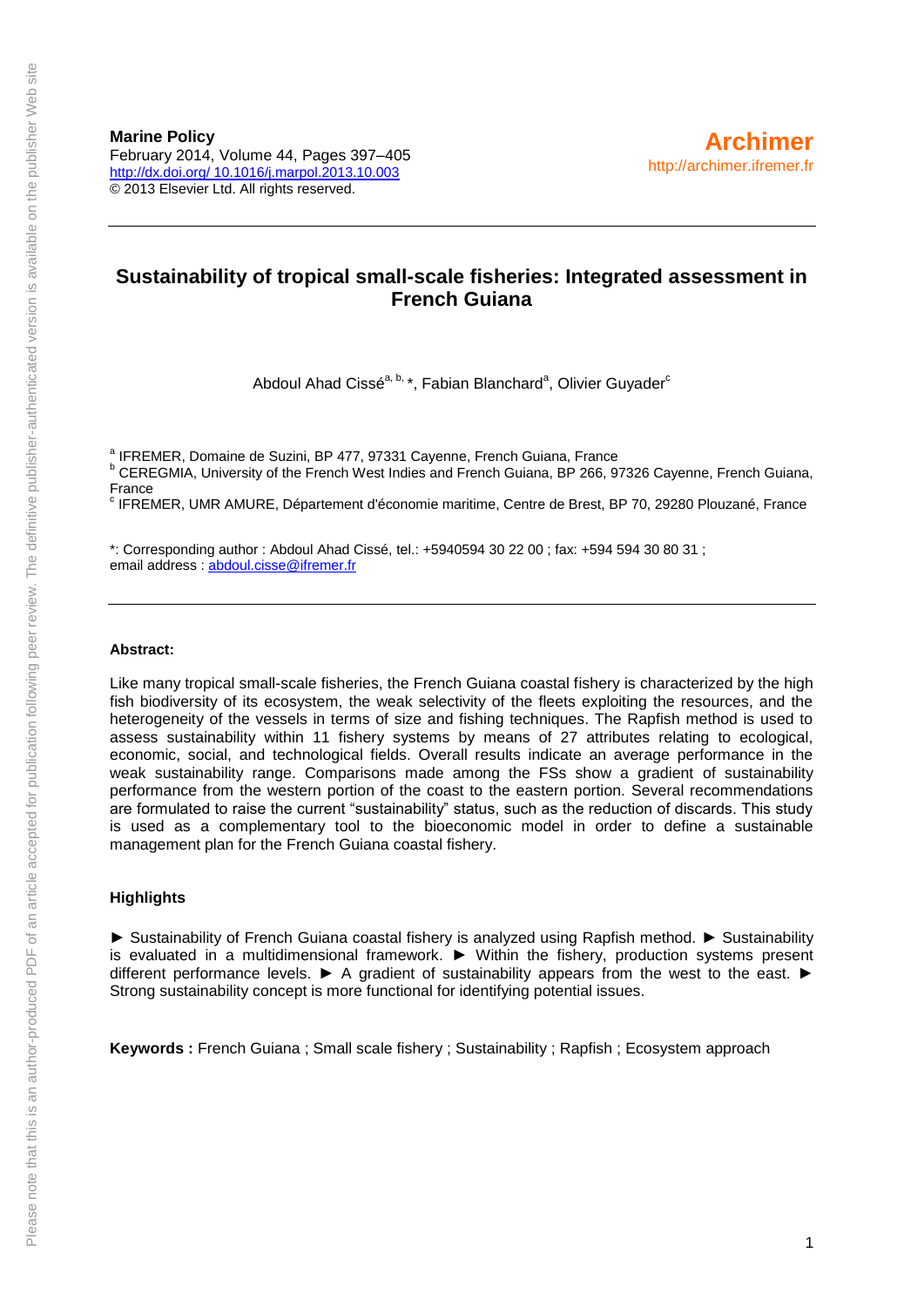#### **1. Introduction**

The traditional tools used to manage fisheries are more suitable for homogeneous fleets targeting one species [1, 2]. Simple catch and effort data are no longer sufficient to satisfy the interests of the different stakeholders, and the need to improve knowledge about small-scale fisheries in order to secure their sustainable development is increasingly recognized [3-6]. The necessity of taking an integrated approach to tackling sustainability issues in a complex framework is now acknowledged [7, 8]. However, there is a lack of operational methodology to assess and manage heterogeneous small-scale fisheries that exploit multiple species, despite their socio-economic importance, especially in developing countries, and that would also take into account an ecosystem approach.

Among the techniques that aim to achieve an integrated assessment of fisheries, the Rapfish method [9] is well ranked [8] and appears to be the most suitable, since it takes into account the multidisciplinary endeavor in fisheries in addition to ecological considerations. This method provides a rapid assessment of fishery status and does not require extensive data. It relies upon the ordination of scored attributes grouped in ecological, economic, social, and technological sustainability fields achieved by using multidimensional scaling (MDS) including uncertainties. The ability of Rapfish to assess sustainability status has been largely tested on fisheries worldwide (see official Rapfish website for more details<sup>1</sup>). More recently, this technique has been used in several tropical coastal fisheries in Brazil [10 - 14].

In the disciplinary field of economics, the substitutability between environmental assets and human-made capital is debated in the context of ecological and resource economics [15]. According to neoclassical economists, ecological decline can be compensated for by maintaining the overall welfare of society. This is the so-called weak sustainability approach. However, in the long term, "ecological decline" (depleted stocks, species loss, habitat alteration, etc.) drives the alteration of goods and services provided by ecosystems such as income from exploitation, which in turn no longer enable the welfare of society to be maintained. In the same way, but in the disciplinary field of fisheries science, defining the maximum biological sustainable yield (MSY) has been the basis of fisheries management. Since the effects of fishing on ecosystems were ignored, as well as the economic viability of the fisheries, this is also a weak sustainability approach. Actually, it has now been recognized that a systemic approach is necessary, because the exploited resources and the fisheries exploiting them depend on socio-ecological interactions. Thus there is nowadays widespread acceptance that a more integrated perspective is needed that would take both marine biodiversity preservation and economic and social objectives into account. In this context, the Ecosystem Approach has emerged as a promising approach. The strong sustainability paradigm [16, 17], which allows no substitutability between different types of "capital" (natural or human-made), therefore seems more consistent. The diagnosis provided here via an assessment carried out using the Rapfish method explicitly takes into account several dimensions such as natural and human-made capital.

**.** 

<sup>&</sup>lt;sup>1</sup> [http://www.rapfish.org](http://www.rapfish.org/)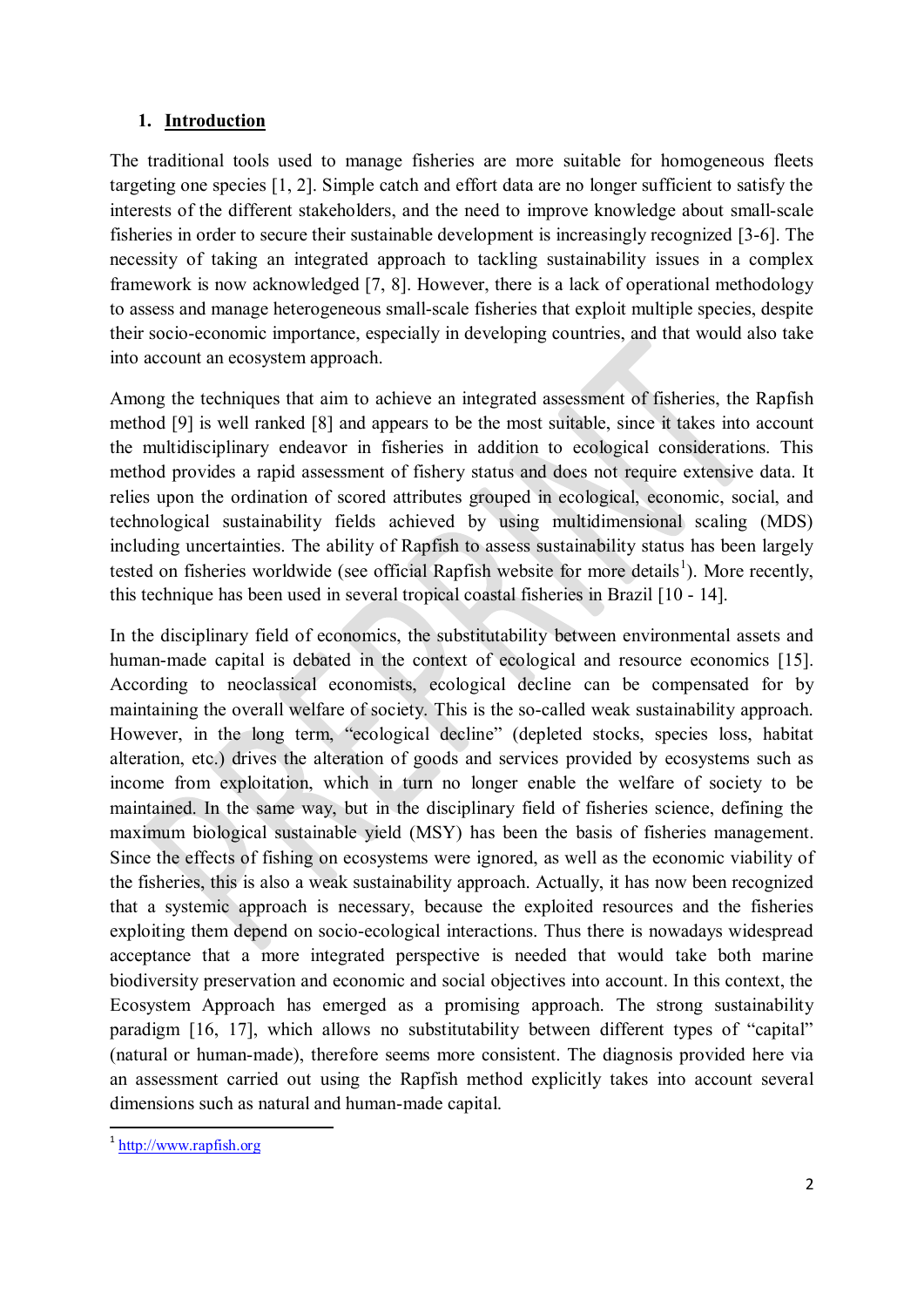The French Guiana coastal fishery has been neglected as it serves exclusively to supply local food demand. Moreover, this fishery is quite complex, with various landing sites and numerous species exploited, and is partially informal. With the decline of the shrimp fishery, the great potential of this fishery has been revealed [18]. In fact, the coastal fishery has yielded more than the shrimp and red snapper fisheries since 2008. The coastal fishery has been monitored for 6 years, but no stock assessment has been carried out so far. Nevertheless, the biodiversity associated with this resource does not seem to be threatened by fishing activities, as yields seem stable up to 2010. Still, fish yields are not the same in all the fishing areas. Recent socio-economic studies highlight the difficulties of some fleets to generate profits, mainly because of the low selling prices and high and fluctuating input costs such as fuel. The total population of French Guiana is around 250,000, and demographic projections show it will double over the next 20 years, thus raising the issue of fish demand fulfillment. More generally, the value of carrying out an integrated assessment, taking into account all dimensions, had never been examined before. In this paper, the sustainability of the French Guiana coastal fishery according to ecological, economic, social, and technological dimensions is diagnosed using the Rapfish method. Important sustainability-related factors requiring improvement are also identified.

The paper is structured as follows: Section 2 presents the French Guiana coastal fishery in more detail. Section 3 provides insights on the data used and the Rapfish methodology. Section 4 is devoted to depicting the results for each dimension. Findings are discussed in Section 5 and the last section draws a conclusion.

#### **2. Case study**

1

The continental shelf of French Guiana is a tropical ecosystem under the influence of the Amazon estuary, as is the entire North Brazil Shelf Large Marine Ecosystem (LME), which has a high level of biodiversity [19]. With a 350 km coastline, French Guiana benefits from a 130,000 km² Exclusive Economic Zone (EEZ) including 50,000 km² of continental shelf, bordered in the west by Suriname and in the east by Brazil. The coastal fishery operates in a 16 km offshore zone with depths from 0 to 20 m; fishing areas are close to the landing points. The eight main landing points are spread out along the coastline. The major landing point, Cayenne, receives one third of the total annual landings, which are estimated at around 3,000 tons per year and are increasing as reported in the Ifremer<sup>2</sup> data collection [\(http://www.ifremer.fr/guyane/Chiffres-cles\)](http://www.ifremer.fr/guyane/Chiffres-cles).

This fishery currently involves approximately 200 wooden boats that are less than 12 meters long. Traditionally, four kinds of vessel are identified [20]: *Pirogues* (P), *Canots créoles* (CC), *Canots créoles améliorés* (CCA) and *Tapouilles* (T). *Pirogues*, which are canoes equipped with an outboard engine, fish for a few hours essentially in estuaries using stored ice in an old refrigerator. Compared to *Pirogues*, *Canots créoles* are better suited to sea navigation. *Canots créoles améliorés* have cabins and ice tanks, which enable them to fish for

<sup>&</sup>lt;sup>2</sup> French Research Institute for Exploitation of the Sea.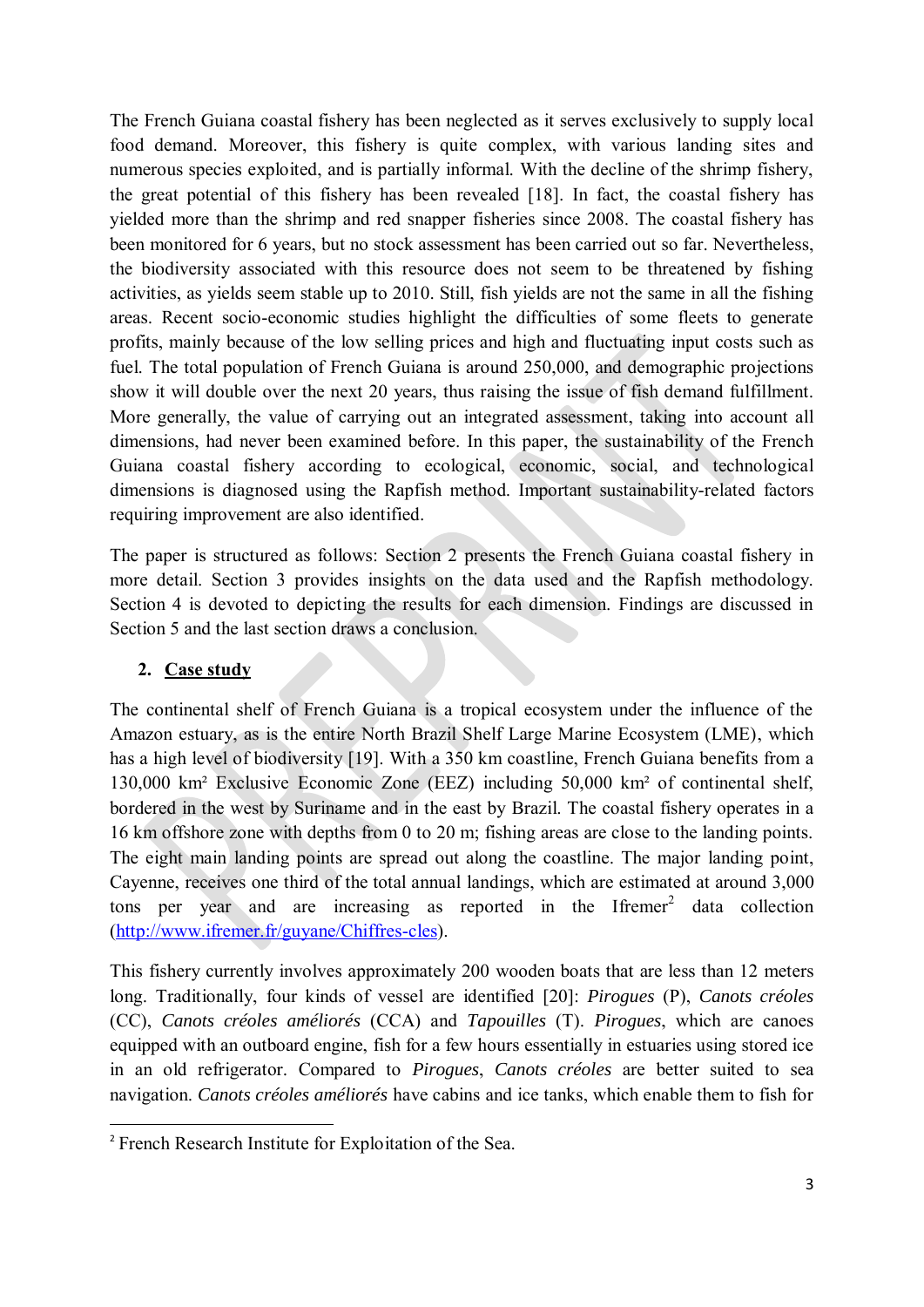several days. *Tapouilles* are wider boats with a cabin and an inboard diesel engine. Catches are conserved on ice and trips last up to 10 days. Even if some fishermen use several types of gear including long lines and hooks, the main gears used are drift or fixed nets, with mesh sizes between 40 and 100 mm. The fleets have a limited range and operate in different fishing areas.

More than 30 coastal species are exploited and about 15 species, including weakfishes, catfishes, and sharks, represent more than 90% of the production. The dominant species landed is the Acoupa Weakfish (*Cynoscion acoupa*), representing around 40% of total landings, followed by the Green Weakfish (*Cynoscion virescens)* and the Crucifix Catfish (*Sciades proops*) with respectively 13% and 11%.

Since it operates in an overseas region of the EU, the French Guiana coastal fishery is governed by French and European regulations through technical measures (maximum net length, minimum mesh size, and marine protected area) and access regulation (European authorization and regional licenses). Despite this, an important part of this fishery remains informal, as one third of the active vessels do not have a permit. There are no quotas for catches, and no limitation concerning exploited species and their size. The French Guiana coastal fishing area is also illegally exploited by Brazilian and Surinamese fleets. Foreign illegal catches are estimated to be at least twice as large as those of French Guiana [21].

### **3. Materials and methods**

### a. Data collection

With the observation system implemented by Ifremer since 2006, production and fishing effort values are collected on a daily basis at the main landing points by observers from local communities. It is possible to carry out an exhaustive observation of the fishing effort thanks to the small number of active boats (approximately 200). The landings of seventy five percent (75%) of the fishing activity are observed on a daily basis from January to December. Each year, some 3,600 landings are recorded. For each landing, the production by species is either estimated by the observers or reported by the fishermen. Other information is also collected, such as trip length, net length, fishing area, number of crew, quantity of ice, and fuel consumed. For this study, data from 2006 to 2009 were used.

Two socio-economic surveys were carried out in this fishery in 2009 and 2011. Only vessels with significant fishing effort were sampled. The objective was to obtain economic data from a sample of vessels representative of the different segments. The sampling strategy used for vessel sampling selection was similar to that developed for mainland France [22]. The questions were based on a monetary approach that also includes social indicators. The questionnaire consisted of nine main sections presented in a logical order; surveys were conducted with vessel owners on their fishing activities, related earnings and costs, and more specifically, on the characteristics of their fishing vessel. The latter include the type of hull, engine, fishing gear, electronic equipment, and related costs. The survey also included questions about family implication in fishing activities, fishermen educational level, conflicts,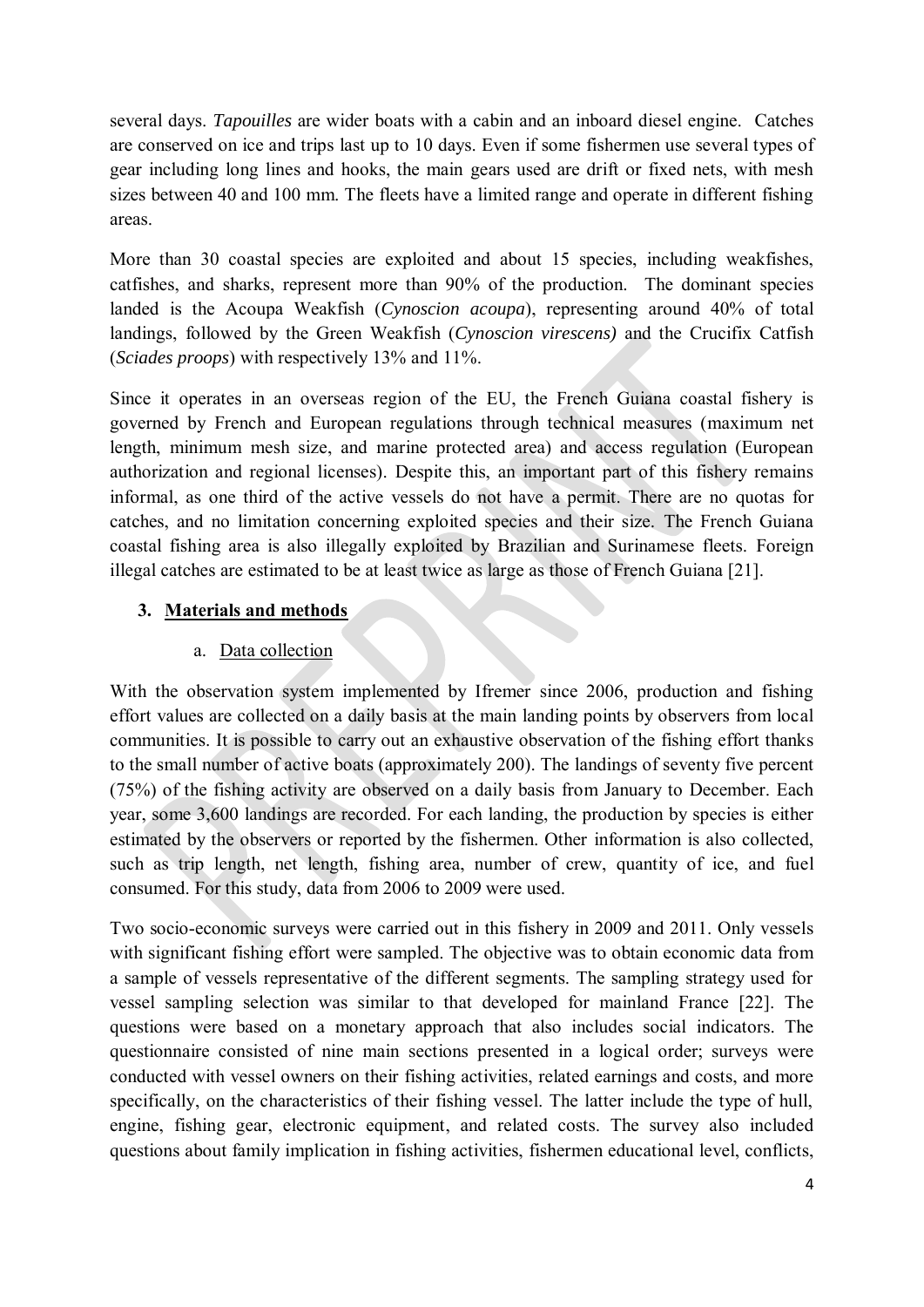and discards. Technical documents (in French) describing the methodology, from sampling optimization to the questionnaire, and the software used to record the information collected are available on the Ifremer website (http://www.ifremer.fr/sih/). Around 40 % of the active boat owners were questioned. The socio-economic surveys and the regular data collection concern both the legal and illegal coastal vessels of the fishery.

Data collected from the economic survey were validated vessel by vessel and variable by variable in several stages, including tests on quality, consistency, and continuity between variables. All economic variables were compiled in accordance with the definitions in Appendix VI of EC [23].

# b. Selection of FSs

To address the spatial distribution of the fleets and their heterogeneity, the French Guiana coastal fishery was split into 11 Fishery Systems (FS) according to landing site and vessel type (Table 1), since they all use nets and none of them target a specific species. The fishing areas of the FSs are distinct, as the landing sites are distant from each other and the types of vessel allow them to operate more or less close to the coast.

Table 1 about here.

# c. Choice of attributes and scoring

An attribute is a characteristic that quantitatively describes a fishery system and should reflect sustainability within each dimension [9]. To adapt the Rapfish analysis to the present case study, attributes were chosen from different sources [9-12]. For each FS, 50 attributes corresponding to 6 dimensions (ecological, economic, social, technological, ethical, and management) were pre-selected. In concordance with Pitcher and Preikshot [9], 23 attributes and 2 dimensions were removed from the analysis since attributes must be easily and objectively scored and data used to score each chosen attribute must be available for each FS. Data used to score the attributes were all quantitative. Each attribute was scaled and values were specified for each FS. The scale system used is that of the "Standard attributes<sup>3</sup>" proposed by the Rapfish Group of the University of British Colombia"s Fisheries Centre. Attributes and scoring criteria are shown in Table 2.

Table 2 about here.

1

# d. Analysis

To perform the Rapfish analysis, the "add-in" for Microsoft"s Excel<sup>4</sup> is used, as described in Kavanagh and Pitcher [24]. Rapfish uses a statistical ordination technique, Multidimensional

<sup>&</sup>lt;sup>3</sup> Standard attributes refer to those revised by the Rapfish Group, Fisheries Centre, UBC and downloaded in July 2011 from the website ["http://www.rapfish.org"](http://www.rapfish.org/).

<sup>4</sup> This "add-in" can be downloaded from the Rapfish official website ["http://www.rapfish.org"](http://www.rapfish.org/).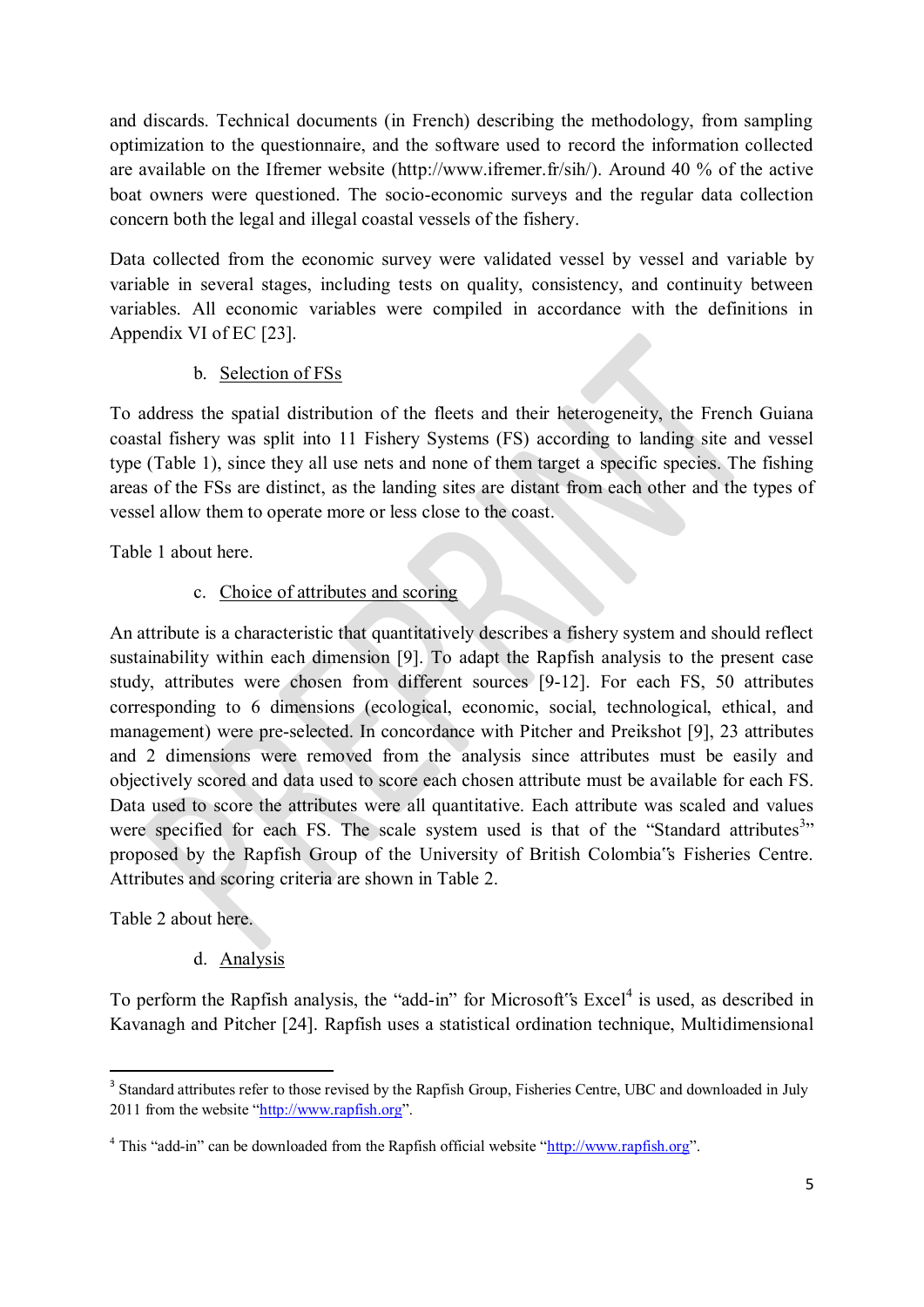Scaling (MDS), to reduce the NxM matrix of fisheries (N) and attributes (M) to generate a Nx2 dimensional space that represents the sustainability of each FS along a scale from 0% to 100%. The "good" fishery (100% sustainability score) represents the best possible score, while the "bad" fishery (0% sustainable score) stands for the worst score for all the attributes. Additional fixed reference points, expressing two half-way scores, are included in the ordination to ensure that new evaluations do not flip vertically to their mirror, as well as random reference points ("anchor" fisheries) added to "minimize shifts when overlaying points from different analyses". Attribute scores were normalized so that they all have equal weight in the analysis. The "stress" values indicate the quality of the ordination (values below 0.25 are considered acceptable [9]).

Uncertainty is expressed for each evaluation field using Monte Carlo sampling from a normal distribution with a 95% confidence interval. Five hundred runs were made and the median as well as the 50% interquartile range of the scatter provided upper and lower extreme values for each attribute [24]. A leverage analysis was performed to identify the different attributes that had proportionally the largest influence on the results. This was done by dropping each attribute sequentially from the MDS analysis.

### **4. Results**

Fig.1 shows two dimensional plots for the status results from the MDS ordinations. The fisheries are spread out along the X-axis according to their relative sustainability in each evaluation. The vertical distribution of the fisheries on the Y-axis expresses differences not related to sustainability. Fig.2 shows the different FS scores in order of performance rating in each dimension (X-axis, Fig.1). Following Pitcher *et al.* [25], scores over 70% are considered "good" and the FS may be reasonably regarded as sustainable in the corresponding evaluation field. Scores over 60% but under <70% are considered "acceptable" but in need of improvement, while ratings of 40% and less depict a "failing grade" in terms of sustainability.

Fig.1 about here.

Fig.2 about here.

Kurkal"s stress and RSQ show good ordination for all evaluations ("Stress"<0.25) except for the technological dimension (Table 3). Fig.3 illustrates the leverage of individual attributes. Concerning the ecological analysis, the attributes that influence the ordination position most are "trophic level" and "discards" with standard error (S.E.) respectively about 6.8% and 6.7%. The leverage of other attributes stands between 1.6% and 5.2%. In the economic dimension, the leverage shows greater homogeneity, with leverage ranging from 1.2% to 3.4%. Regarding the social dimension, the "origin of fishermen" attribute has the highest influence (S.E about 4.4%), followed by "healthcare" and "kin participation, with 4.3% and 4.1% respectively. The lowest values of attribute leverage are observed in the technological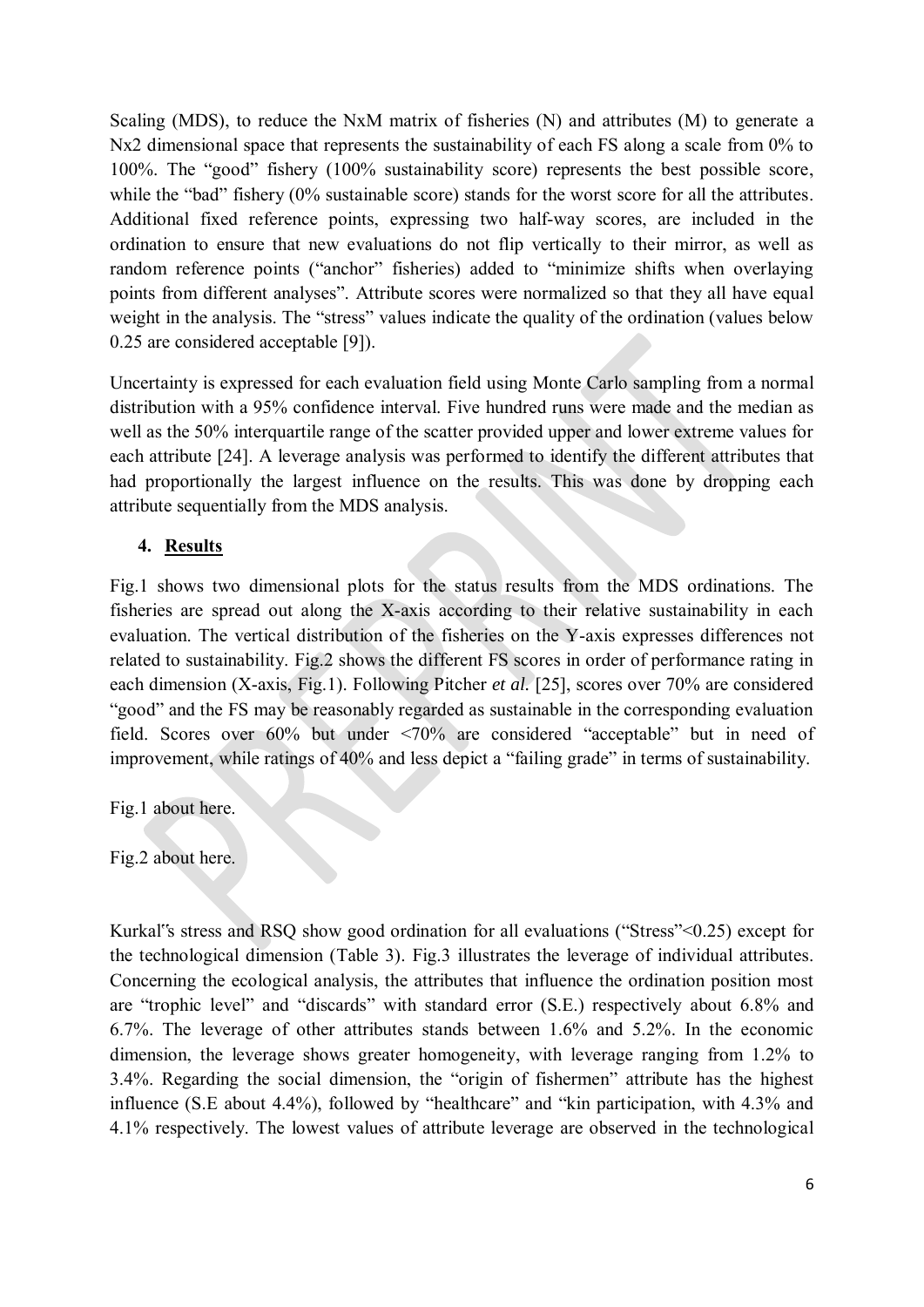ordination with leverage ranging from 1% to 3% (S.E). No attribute dominates in this analysis since they all have leverage below 10% [26].

Table 3 about here.

Fig.3 about here.

# a. Ecological dimension

In the two-dimensional ordination plot of the ecological field (Fig.1-a), the FSs are relatively clumped together. Ecological performances range on average from 52.8% to 67.3%. The FS with the lowest score in the ecological evaluation is "C\_T" (FS n°7 in Fig.1-a) made up of the *Tapouille* fleet and landing in Cayenne. Only 3 FSs have the uppermost confidence limits surpassing the "good" 70% threshold, and 8 FSs have the lowest confidence limits below the "acceptable" 60% score (Fig.2-a).

# b. Economic dimension

FSs are more spread out in the two-dimensional economic ordination (Fig.1-b). The economic performance scores rank on average from 38.3% to 67.1%. The FS with the lowest score in the economic evaluation is "SG\_CC" (FS n°11 in Fig.1-b) made up of the *Canot créole* fleet and landing in Saint Georges. The first 4 FSs in this dimension are "SI\_CC", "SL\_CC", "K\_CC", and "A\_P", made up of the *Canot créole* and *Pirogue* fleets. Only one FS has the highest confidence limits over the "good" 70% threshold, and 9 FSs have the lowest confidence limits below the "acceptable" 60% score (Fig.2-b).

# c. Social dimension

The two-dimensional social ordination (Fig.1-c) does not show any particular FS cluster. The social performance scores range from 42.1% to 66.1%. The best FS in the social evaluation is "C\_T" (FS n°7 in Fig.1-c) made up of the *Tapouille* fleet and landing in Cayenne. "C\_T" holds the highest confidence limits beyond the "good" 70% threshold and the other FSs have the lowest confidence limits below the "acceptable" 60% score (Fig.2-c).

# d. Technological dimension

FSs clump together much more in the two-dimensional technological ordination as shown in Fig.1-d. Technological performance scores range from 50.2% to 56.6%, and no FS reaches the "acceptable" 60% threshold. The worst FS in the technological evaluation is "C\_T" (FS n°7 in Fig.1-d). No FS holds the highest confidence limits spanning the "good" 70% threshold, but four of them are above the "acceptable" 60% score (Fig.2-d). All FSs have the lowest confidence limits below the "acceptable" 60% score (Fig.2-d).

# e. Comparisons between fishery systems

According to Fig.4, which presents the overall sustainability performance of each FS, the FS made up of the "P" fleet is better ranked, followed respectively by FSs with "CC", "T", and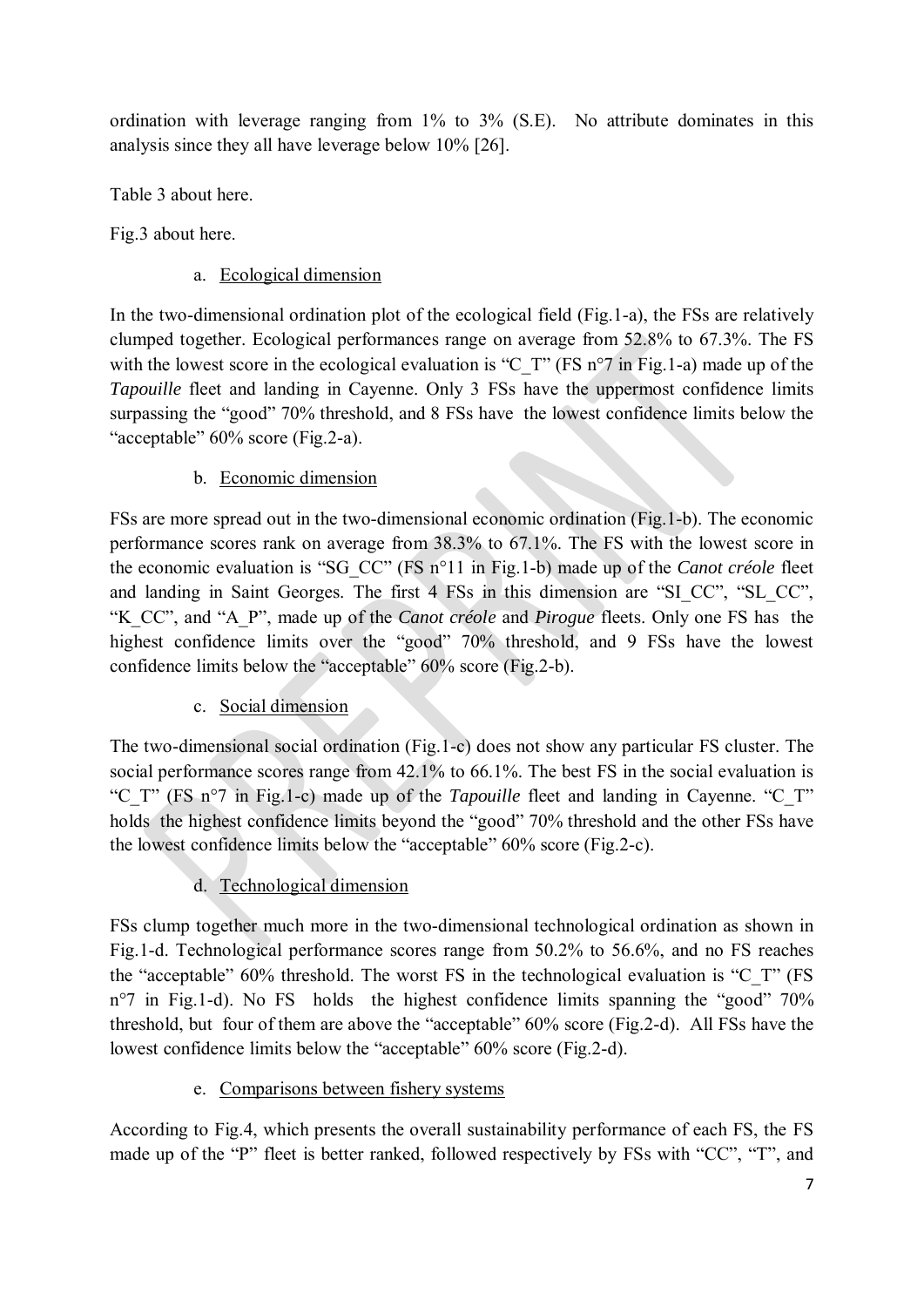"CCA" fleets. Six FSs have an overall score with the uppermost confidence limits over the "acceptable" 60% boundary. This pattern is confirmed by Fig. 5-b where FSs grouped by fleet type show "acceptable" performance for the "P", "CC", and "T" fleets. Fig. 5-a showing the overall performances of FSs regrouped by geographical area reveals that FSs in the western portion of the coast are more efficient, followed by those in the middle and eastern portions of the coast. The western and middle portions present overall scores above the "acceptable" 60% threshold.

Fig.4 about here.

Fig.5 about here.

### **5. Discussion**

a. Ecological dimension

The clustering of the FSs in the ecological field is not surprising, as the FSs actually operate in the same ecosystem and fishing areas are at most 350 km distant from each other. Moreover, the FSs exploit the same set of species using the same fishing technique (drift net). The recruitment variability, calculated according to production, is low and nearly identical except for "SL CC" and "SG CC", for which the fishing areas are located in the border zone with Suriname and Brazil. The "trophic level" is relatively high, around 4, for all FSs, and there have been no significant changes within it for the last few years.

The "CC\_T" presents the lowest rate in this evaluation field. In fact, this FS, made up of the *Tapouille* fleet, is an ecological underachiever in terms of discards. This FS targets *acoupa* species in particular and the rate of discards is high: around 50% of the catches are thrown overboard. Note that the two most highly rated FSs in this evaluation field are "C\_CC" and "A\_P", for which the rate of discards is nil. The pressure on the ecosystem from "P" and "CC" fleets is low because they fish partly for subsistence and their catch capacity is limited.

# b. Economic dimension

The dispersion of the FSs in the two-dimensional economic ordination (Fig.1-b) reveals the high discrimination power of the economic dimension attributes. The four FSs presenting the best scores in this evaluation field are those with the highest rate of profitability. In fact, since fishers in these FSs sell directly to the consumer in local markets, they have the highest selling price. It should be noted that the average fish price in French Guiana is much lower than in the other French territories. Since the fleets are small and artisanal, equipment costs are lower. A large proportion of fishers in these FSs has a second job and earns more than the minimum legal salary. The level of subsidies in these FSs is low due to their distance from the main government agencies, their lack of organization, and the fact that they are not registered in the national data base of legal fleets. In addition, "P" fleets and some "CC" fleets are often informal, so they do not pay taxes. Therefore, if they were formal, their economic performance would be lower.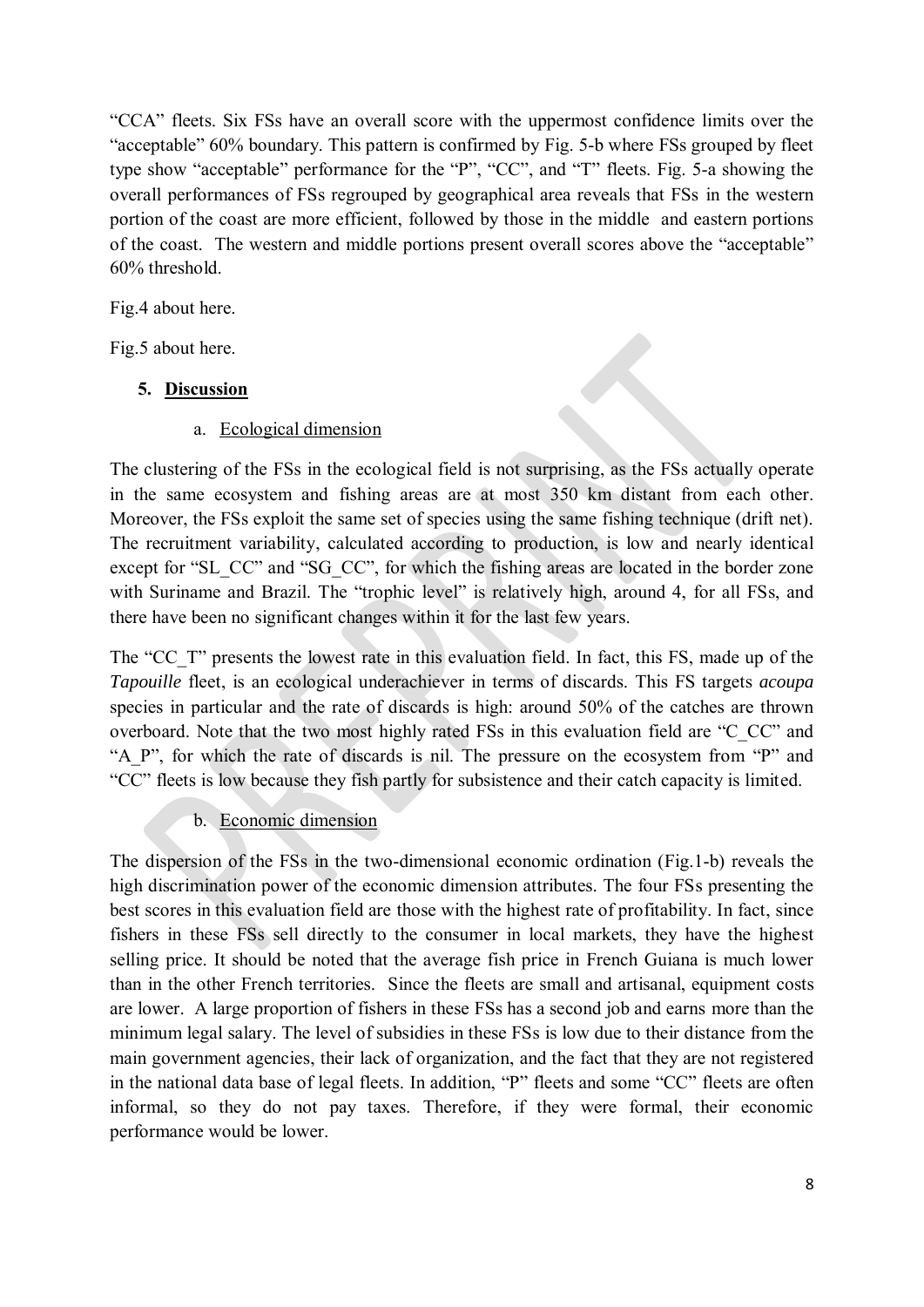The worst performing FS in the economic field, "SG\_CC", is located in a town on the border with Brazil. The small size of the local market in this town leads the fishers to sell the greater part of their product to Brazilian middlemen at low prices. Due to the lack of facilities, "intermediate consumption" costs (ice, fuel, etc.) are very high. Activities in this FS are often unprofitable. The other FSs have the highest activity and production per year but depend exclusively on middlemen for the selling process. For these FSs, the share of equipment costs out of total income is the largest, around 25%.

# c. Social dimension

Performances of FSs in this social field reveal their heterogeneity. "C\_T", which presents the highest scores, exhibits a high educational level compared to the French Guiana population. This FS is not in conflict with other resource users, fishers of this FS have good access to healthcare, and finally, this FS is the most highly rated in terms of "kin participation". The lowest rated FSs in the social dimension, "SI CC" and "SI CCA", exhibit the poorest performance in the following attributes: conflict status, healthcare, residence quality, and origin of fishermen. In fact, these FSs are distant from healthcare centers; the fishermen are largely from border countries (Guyana), and they live on the boat at the dock. These FSs are often in conflict with other users. It should be noted that even though the boats" owners are from the local population, more than 90% of the fishermen are foreigners. The hard working conditions and the low level and variability of earnings discourage the local population.

# d. Technological dimension

Unsurprisingly, the FSs exhibit approximately the same performance in the technological field. Indeed, the technology used in the different FSs is relatively similar. They use drift or fixed nets and vessels between 7 and 12 meters long with motors. All FSs process the fish before storing them on ice, and the minimum mesh size (40mm) is usually respected. "C\_T", the FS presenting the lowest performance, uses the largest boat with the largest engine power and has the longest trip length.

# e. Comparisons between fishery systems

It is argued in the introduction section that the strong sustainability approach was developed here as more appropriate in the context of an ecosystem approach. Moreover, in terms of recommendations for policy making pertaining to ecological, social, economic, and technological issues, improvements were necessary for each of the dimensions in order to increase the sustainability of these fisheries. From a weak sustainability perspective, all the FSs (except one) are sustainable (Table 4). However, this is not the case with a strong sustainability approach: according to the scores on the economic and social dimensions, six FSs out of eleven are not sustainable, with scores below 50 (Table 4).

# Table 4 about here.

If the weak sustainability approach may not be appropriate in the ecosystem approach and for policy making, it can, however, be useful for comparing fisheries [27]. The aggregation of the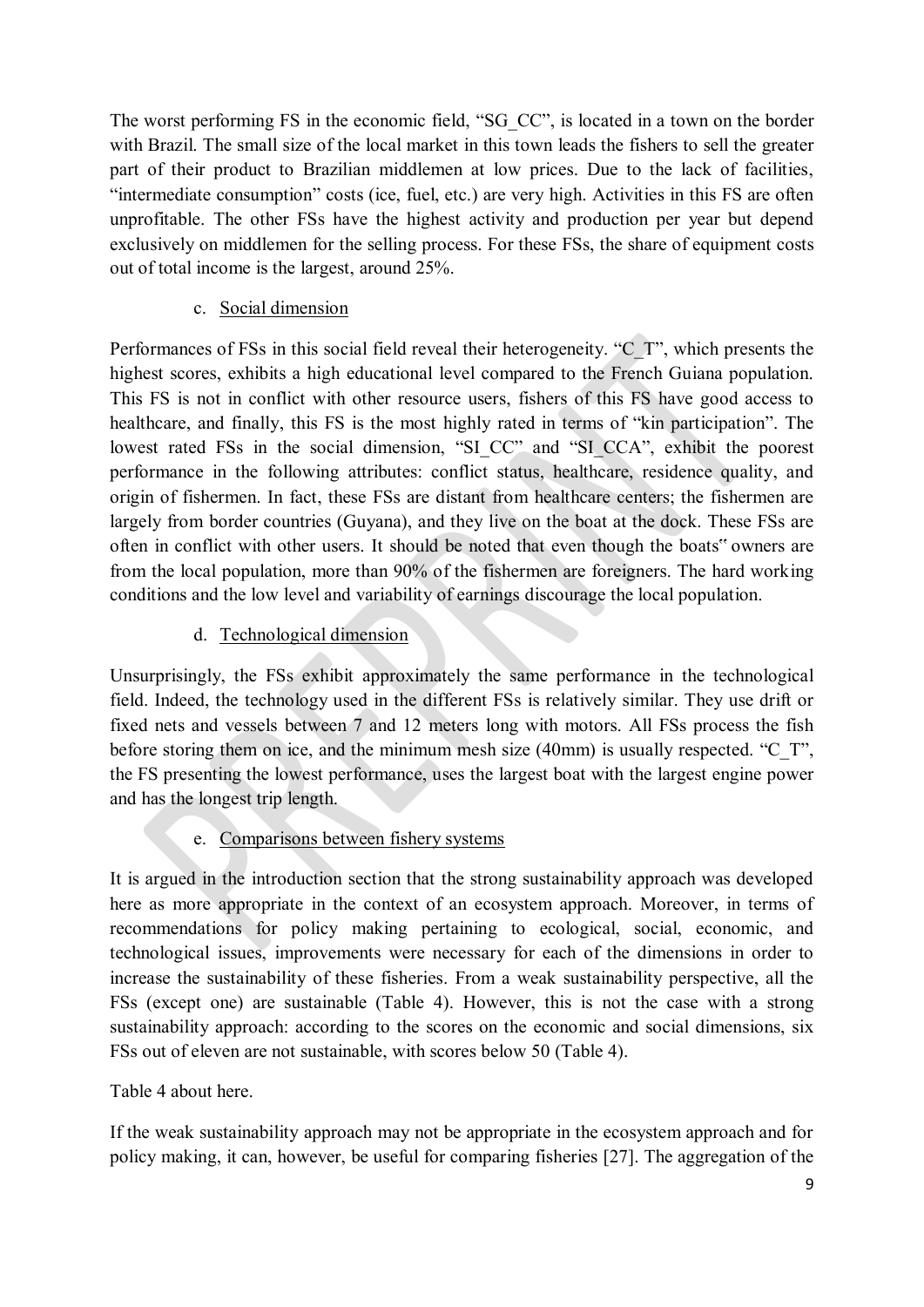FS performance results reveal two clear patterns: (i) by fleet, the gradient of sustainability runs from top to bottom: "P" fleet, followed by "CC", "T", and "CCA"; (ii) by area, a gradient of sustainability appears from the western portion of the coast to the eastern portion. In fact, FSs in the west are made up of "P" and "CC", which are the most efficient (Fig.5-b), while "T", "CCA", and "CC" form the FSs in the middle portion of the coast. The eastern portion of the coast being the less sustainable area is made up of only the "SG\_CC" FS. This FS ranked in the last four places in all evaluation fields. In particular, it exhibits the worst performance in the economic field.

The kite diagrams resulting from the combination of all the Rapfish analysis fields are available in Fig.6 whereas FSs are aggregated by area and fleet type. FSs in the western portion of the coast reveal the best performances in all evaluation fields. FSs in the middle and eastern portions of the coast are less efficient, essentially in the economic and social dimensions (Fig.5-a). In all dimensions, "P" presents the best performances except for the social evaluation field, in which the "T" fleets are the best (Fig.6-b). Conversely, the "CCA" fleet appears to be the least sustainable (Fig.5-b), particularly in the economic and social fields (Fig.6-b). The "T" has the worst results in the ecological and technological fields. Although the "T" and "CC" fleets seem to have the same overall performances in terms of sustainability, it is important to note that this is only due to the "good" results of the "T" fleet in the social field, which compensate for their performances in the other dimensions, indicating low multidimensional sustainability. However, no relationship between high educational level and overfishing can be established for the "C\_T" system. The low performances in the ecological and technological fields of this FS are mostly explained by the poor scores for the attributes pertaining to discards, trophic level, size of species, trip length, and selectivity, attributes for which the analysis is sensitive (Fig.3). The good score of this FS in the social dimension is due to its good rating for the attributes relating to conflict status, kin participation, and healthcare. This FS does not interact with the other FSs, as their fishing areas are different, thus conflicts are limited. Furthermore, family implication is significant and the fishermen have easy access to healthcare, as this FS is based in the main city in French Guiana. The "C\_T" system, using "T" fleet, is market-oriented, intensive, and more ecologically aggressive, but its fishermen have the best living conditions.

Fig.6 about here.

# **6. Conclusion**

This paper contributes to enhancing knowledge about the French Guiana coastal fishery, which has been neglected compared to other fisheries. The sustainability of the French Guiana coastal fishery is analyzed through 11 identified fishery systems, using the Rapfish methodology. Considering that substitutability among different dimensions is not consistent with the ecosystem approach, the sustainability of FSs is evaluated in a multidimensional framework (ecological, economic, social, and technological). The analysis of sustainability is strongly affected by the choice of attributes. However, the resulting analysis is only indicative of the relative sustainability of FSs, although it provides relevant and useful information for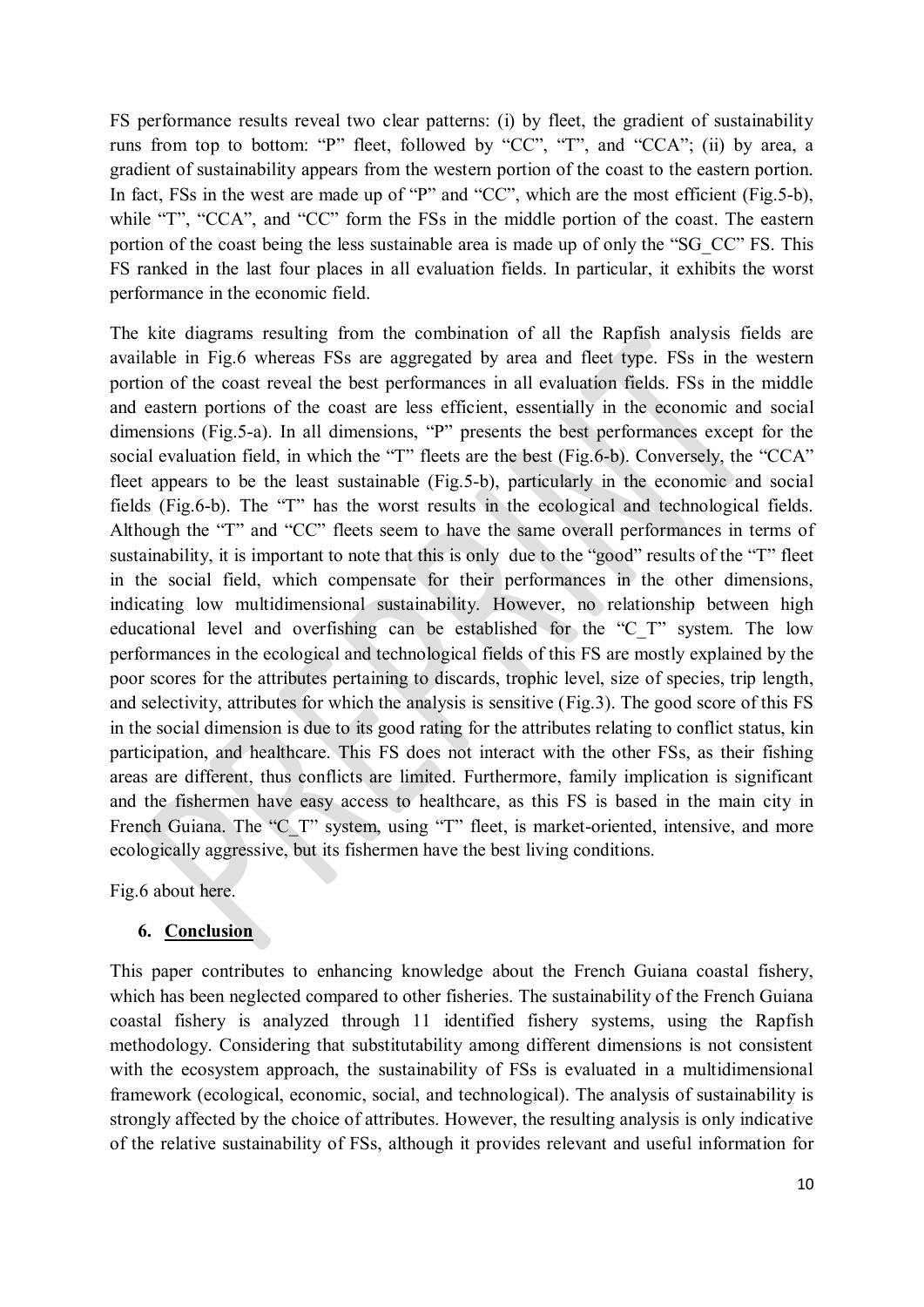stakeholders and helps determine where interventions are most needed [28]. In fact, the benefit of weak sustainability is limited if an ecosystem approach to fisheries is adopted and may only be useful for the comparison of sustainability between fisheries. In contrast, as pointed out by other articles [27], the strong sustainability concept together with the definition of critical thresholds is more functional for identifying potential issues and can contribute to management and policy improvements within a fishery. The only weak point is the establishment of reference thresholds, especially for poorly studied fisheries. It is obvious that, if sustainability indexes are available, temporal comparisons can be made, otherwise the thresholds should be set according to the characteristics of the fishery or similar fisheries.

Beyond the opposition between large-scale and small-scale fisheries in terms of sustainability [29], this work shows the differences in sustainability that may exist within a small-scale fishery. In fact, if fishing practices are not homogenous within a fishery, differences in terms of sustainability may occur. It is important to have access to efficient tools to identify the potential issues and implement appropriate management policies, as in general the stocks targeted are the same for all the production systems and the unsustainable practices of a few may impact the entire fishery.

Regarding sustainability, there are no outstanding good or bad performance ratings for the French Guiana small-scale production systems. The present study shows that the analyzed fishery systems are not only far from ideal, but also far from unsustainable. Within these "sustainability" margins, FSs present different performance levels: (i) FSs are more efficient in the ecological field and less in the social one; (ii) FSs with the smallest fleets ("P" and "CC") are the most "sustainable", if their informality is accepted, while "CCA" fleets have the worst results; (iii) A gradient of sustainability appears from the western portion of the coast to the eastern portion.

In view of the overall results, and in terms of a management plan, improvements are necessary in order to reach a situation that would enable long-term exploitation. To increase the "sustainability status" of the FSs in French Guiana, progress must be made on several points. Firstly, the rate of discards must be reduced, especially for the "T" and "CCA" fleets. Finding new markets for the low-value discarded species is one solution. Secondly, the coastal fishery should be better structured and the fishers" cooperatives more efficient to reduce equipment costs. In addition, to raise the economic value of the product, this fishery should be promoted using an ecolabel system, for example. Thirdly, the selectivity of gears should be increased and trip lengths better monitored. Finally, the fishers" education should be improved to enable them to get a better understanding of the issues, which would certainly incite them to improve their fishing practices in a sustainable way and to get more involved in management decisions. Out of all FSs, the "SG\_CC" seems to be the least sustainable (even according to a weak sustainability approach). Management of this FS operating in the French-Brazilian border area requires the implication of Brazilian stakeholders, as it is in competition for resources with certain Brazilian fleets. Nevertheless, this FS needs facilities (provision of fuel and ice) and new markets.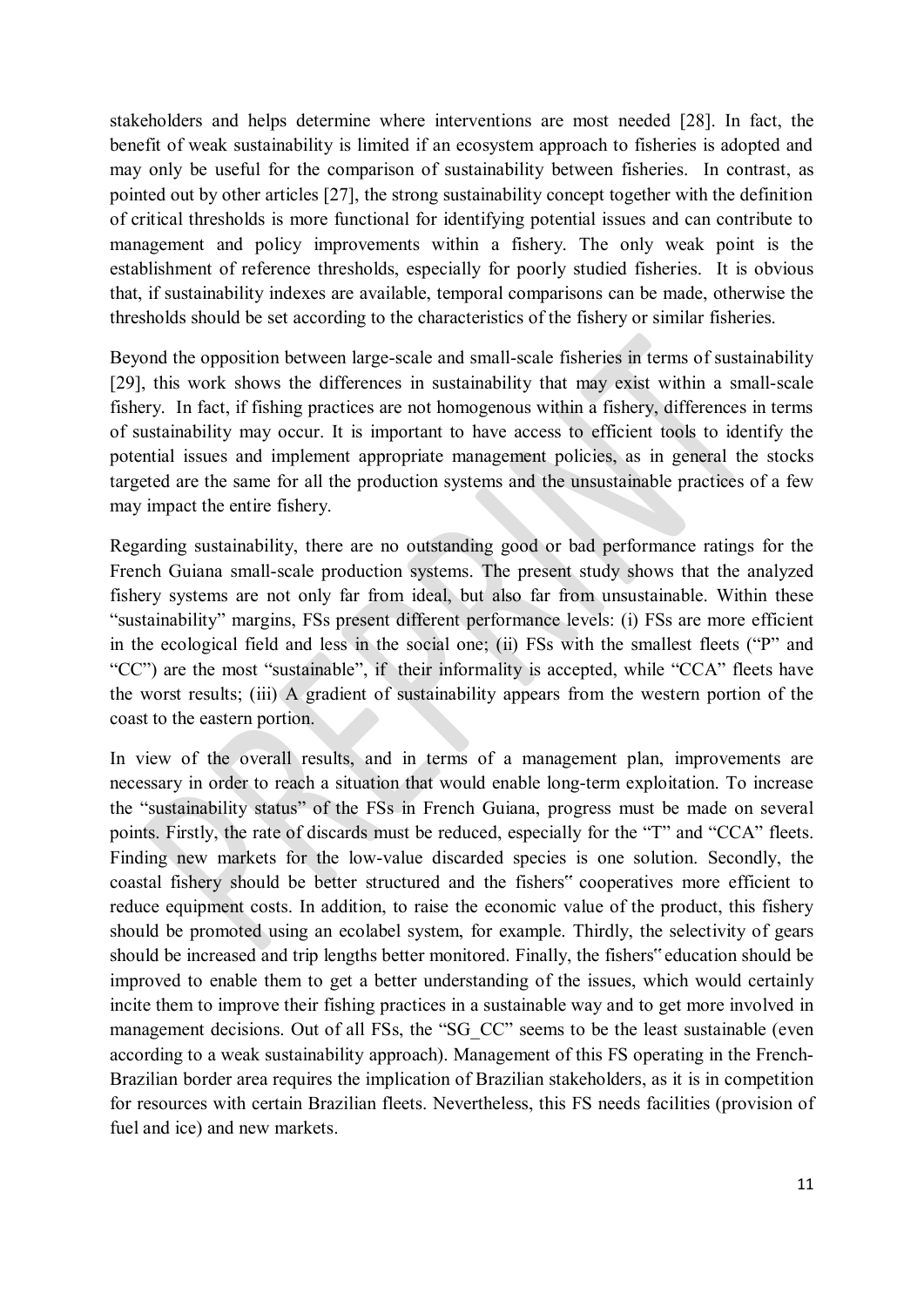Maintaining the fishery and resources monitoring system started in 2006 will lead to progress in attribute scoring and allow Rapfish to be applied within an inter-temporal framework as recently in Garmendia *et al.* [27]. Another step would be to compare small-scale coastal sustainability with the sustainability of other large-scale fisheries in French Guiana such as the industrial shrimp fishery and the red snapper fishery. The rapid growth of the population, which is expected to double by 2030, raises the issue of fish supply shortages. Cissé *et al.* [30] show that maintaining the current effort level will not be satisfactory from an ecological, economic, and fish supply point of view. More eco-friendly behaviors must therefore be adopted to guarantee the sustainability of this fishery.

#### **Acknowledgements**

This work was carried out with the financial support of the ANR (French National Research Agency) under the ADHOC program, the ERDF (European Regional Development Fund) under the DEPECHE program, the FRB (Fondation Recherche Biodiversité) under the BIOMER project and IFREMER. We thank all the fishermen who agreed to provide economic data as well as all the observers who collected the other fishery data sets each day.

#### **References**

[1] Pikitch EK, Santora C, Babcock EA, Bakun A, Bonfil R, Conover DO, Dayton P, Doukakis P, Fluharty D, Heneman B, Houde ED, Link J, Livingston PA, Mangel M, McAllister MK, Pope J, Sainsbury KJ. Ecosystem-based fishery management. Science 2004; 305 (5682): 346–347.

[2] Worm B, Hilborn R, Baum JK, Branch TA, Collie JS, Costello C, Fogarty MJ, Fulton EA, Hutchings JA, Jennings S, Jensen OP, Lotze HK, Mace PM, McClanahan TR, Minto C, Palumbi SR, Parma AM, Ricard D, Rosenberg AA, Watson R, Zeller D. Rebuilding global fisheries. Science 2009; 325 (5940): 578–585.

[3] FAO. Code of Conduct for Responsible Fisheries; 1995.

[5] Salas S, Chuenpagdee R, Seijo JC, Charles A. Challenges in the assessment and management of small-scale fisheries in latin america and the Caribbean. Fisheries Research 2007; 87 (1): 5–16.

[5] Chuenpagdee R. Small Scale Fisheries. Contemporary Visions, Eburon Publishers; 2011.

[6] Guyader O, Berthou P, Koutsikopoulos C, Alban F, Demanéche S, Gaspar M, Eschbaum R, Fahy E, Tully O, Reynal L, Curtil O, Frangoudes K, Maynou F. Small scale fisheries in europe: A comparative analysis based on a selection of case studies. Fisheries Research 2013; 140(0): 1–13.

[7] Leadbitter D, Ward TJ. An evaluation of systems for the integrated assessment of capture fisheries. Marine Policy 2007; 31 (4): 458 – 469.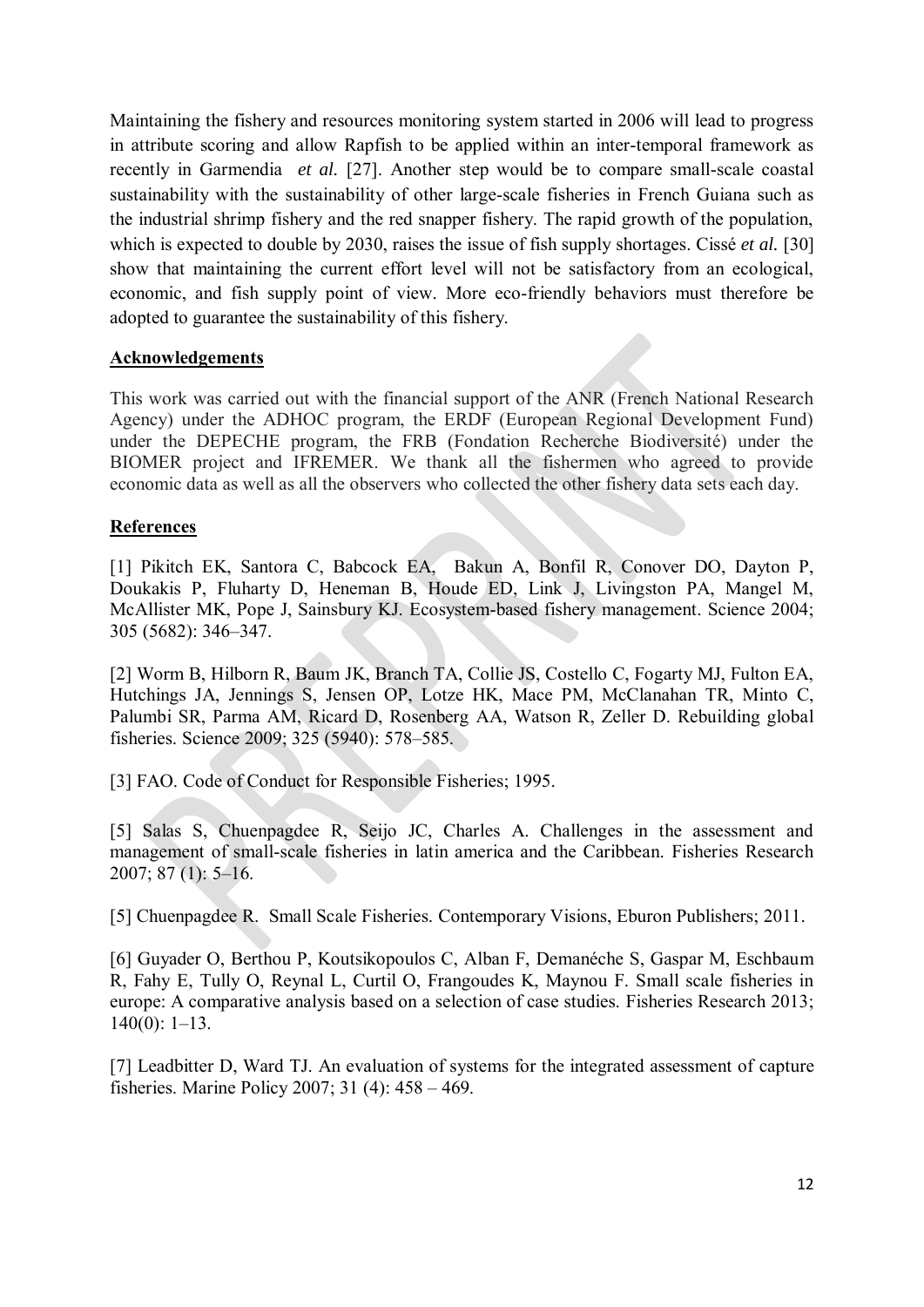[8] Garcia S, Allison EH, Andrew N, Béné C, Bianchi G, De Graaf G, Kalikoski D, Mahon R, Orensanz L. Towards integrated assessment and advice in small-scale fisheries: principles and processes. FAO fisheries and aquaculture technical paper; 515. Rome; 2008.

[9] Pitcher TJ, Preikshot D. A rapid appraisal technique to evaluate the sustainability status of fisheries. Fisheries Research 2001; 49 (3): 255–270.

[10] Andriguetto-Filho JM, Krul R, Feitosa S. Analysis of natural and social dynamics of fishery production systems in Parana, Brazil: implications for management and sustainability. Journal of Applied Ichthyology 2009; 25 (3): 277–286.

[11] Castello JP, Sunye PS, Haimovici M, Hellebrandt D. Fisheries in southern Brazil: a comparison of their management and sustainability. Journal of Applied Ichthyology 2009; 25 (3): 287–293.

[12] Isaac VJ, Santo RVE, Bentes B, Fredou FL, Mourao KRM, Fredou T. An interdisciplinary evaluation of fishery production systems off the state of Para in north Brazil. Journal of Applied Ichthyology 2009; 25 (3): 244–255.

[13] Lessa RP, Monteiro A, Duarte-Neto PJ, Vieira AC. Multidimensional analysis of fishery production systems in the state of Pernambuco, Brazil. Journal of Applied Ichthyology 2009; 25 (3): 256–268.

[14] Martins AS, Dos Santos LB, Pizetta GT, Monjardim C, Doxsey JR. Interdisciplinary assessment of the status quo of the marine fishery systems in the state of Espirito Santo, Brazil, using rapfish. Journal of Applied Ichthyology 2009; 25 (3): 269–276.

[15] Neumayer E. Weak Versus Strong Sustainability: Exploring the Limits of Two Opposing Paradigms. Edward Elgar, Cheltenham, UK, Northampton, MA, USA; 1999.

[16] Daly HE. Toward some operational principles of sustainable development. Ecological Economics 1990; 2 (1): 1–6.

[17] Daly HE. Beyond Growth. Boston: Beacon Press; 1996.

[18] Chaboud C, Vendeville P, Blanchard F, Viera A. Bio-economic modelling as an integrative tool assess the dynamics of fisheries facing global economic environmental changes: the example of the french guyana shrimp fishery, in: Coping with global ,change in marine social-ecological systems: programme and abstracts; 2008.

[19] Leopold M. Guide des poissons de mer de Guyane. Ifremer; 2004.

[20] Bellail R, Dintheer C. La pêche maritime en Guyane Française, flottilles et engins de Pêche. Tech rep. Ifremer; 1992.

[21] Levrel A. Estimation de la pêche illégale étrangère en Guyane Française. Tech rep. Ifremer; 2012.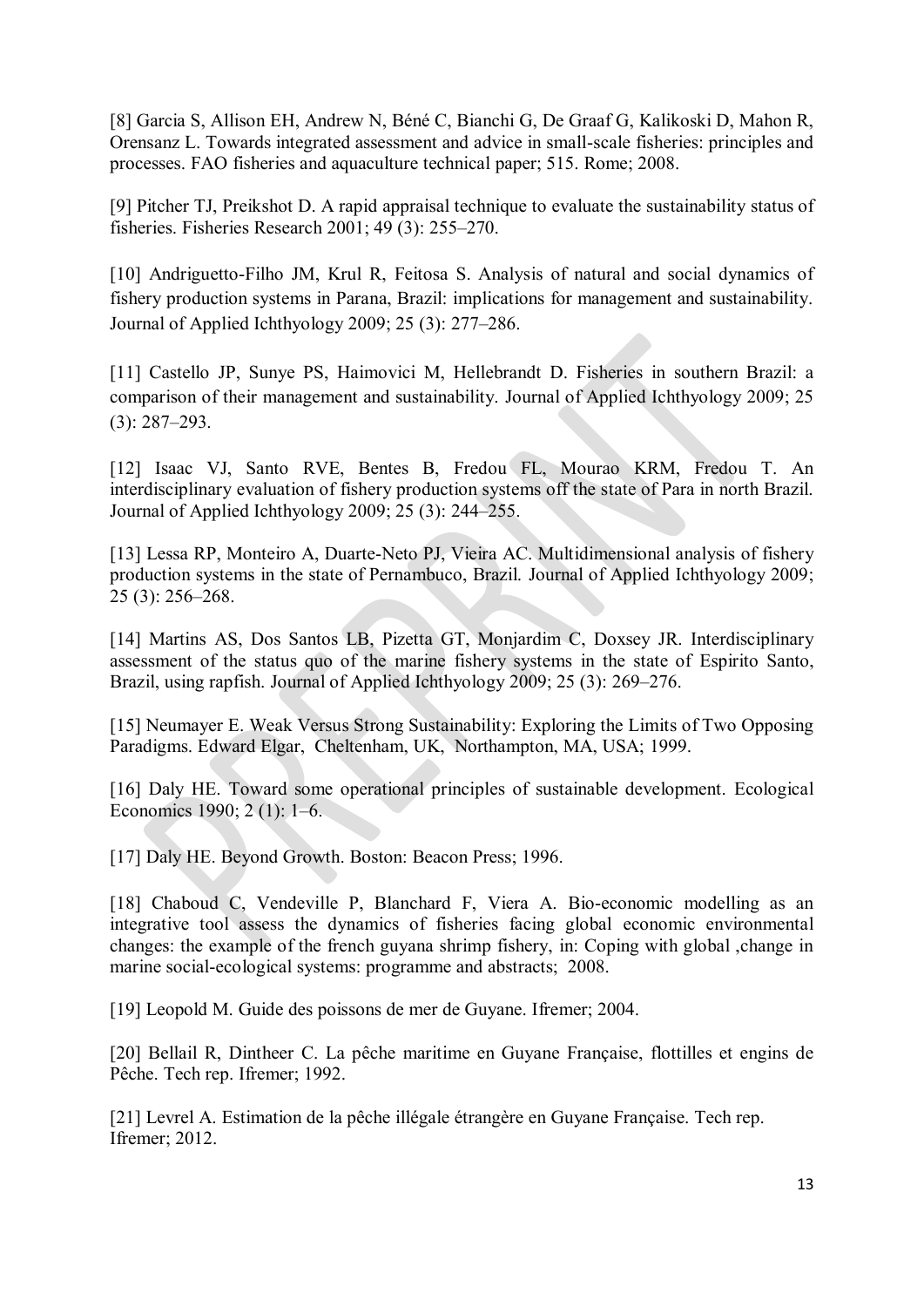[22] Van Iseghem S, Quillérou E, Brigaudeau C, Macher C, Guyader O, Daurès F. Ensuring representative economic data: survey data-collection methods in France for implementing the common fisheries policy. ICES Journal of Marine Science: Journal du Conseil 2011; 68 (8): 1792–1799.

[23] EC. Commission decision adopting a multi-annual community programme pursuant to council regulation (ec) no 199/2008. Official journal of the European Union, l60/51. 52 413 pp; 2008.

[24] Kavanagh P, Pitcher T. Implementing microsoft excel software for rapfish: A technique for the rapid appraisal of fisheries status. Tech Rep 12(2), Fisheries Centre Research Reports; 2004.

[25] Pitcher TJ, Kalikoski D, Short K, Varkey D, Pramod G. An evaluation of progress in implementing ecosystem-based management of fisheries in 33 countries. Marine Policy 2009; 33 (2): 223 – 232.

[26] Tesfamichael D, Pitcher T. Multidisciplinary evaluation of the sustainability of red sea fisheries using rapfish. Fisheries Research 2006; 78 (2-3): 227–235.

[27] Garmendia E, Prellezo R, Murillas A, Escapa M, Gallastegui M. Weak and strong sustainability assessment in fisheries. Ecological Economics 2010; 70 (1): 96–106.

[28] Baeta F, Pinheiro A, Corte-Real M, Costa JL, De Almeida PR, Cabral H, Costa MJ. Are the fisheries in the tagus estuary sustainable? Fisheries Research 2005; 76 (2); 243–251.

[28] Baeta F, Pinheiro A, Corte-Real M, Costa JL, De Almeida PR, Cabral H, Costa MJ. Are the fisheries in the tagus estuary sustainable? Fisheries Research 2005; 76 (2); 243–251.

[29]Jacquet J, and Pauly D. Funding priorities: big barriers to small-scale fisheries. Conservation Biology 2008; 22:832-835.

[30] Cissé AA, Gourguet S, Doyen L, Blanchard F, Péreau JC. A bio-economic model for the ecosystem-based management of the coastal fishery in French Guiana. Environment and Development Economics 2013; 18: 245-269.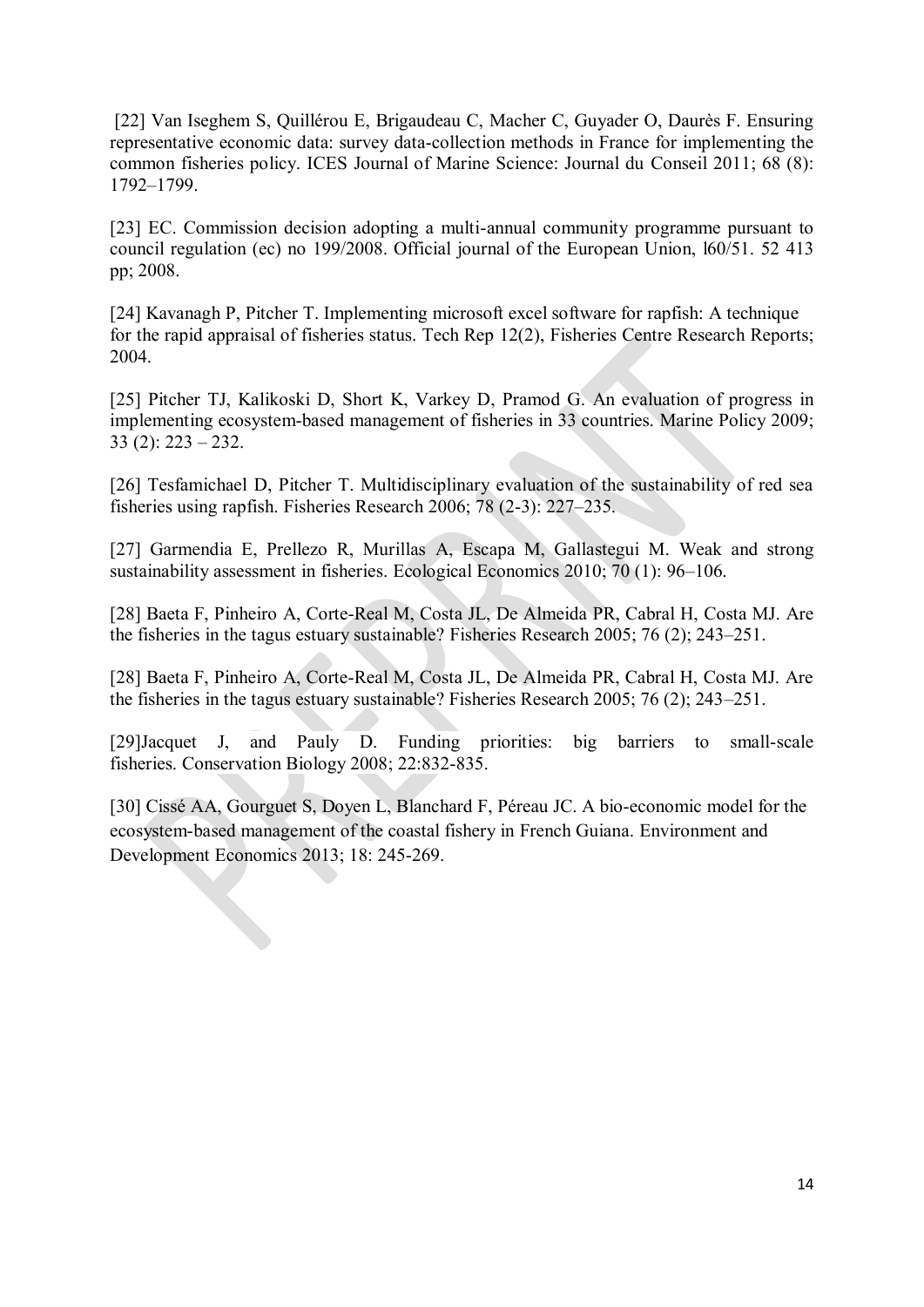| <b>Landing sites</b> | <b>Vessel types</b>   | Number of<br>vessels actives<br>(2010) |        | Code |
|----------------------|-----------------------|----------------------------------------|--------|------|
| Saint Laurent        | Canot Créole          | 8                                      | SL CC  |      |
| Awala-Yalimapo       | Pirogue               | 23                                     | AY P   | 2    |
| Sinnamary            | Canot Créole Amélioré | 17                                     | SI CCA | 3    |
| Sinnamary            | Canot Créole          | 3                                      | SI CC  | 4    |
| Kourou               | Canot Créole Amélioré | 3                                      | K CCA  | 5    |
| Kourou               | Canot Créole          | 8                                      | K CC   | 6    |
| Cayenne              | <i>Tapouille</i>      | 6                                      | C T    | 7    |
| Cayenne              | Canot Créole Amélioré | 17                                     | C CCA  | 8    |
| Cayenne              | Canot Créole          | 15                                     | C CC   | 9    |
| Montjoly             | Canot Créole Amélioré | 16                                     | M CCA  | 10   |
| Saint Georges        | Canot Créole          | 15                                     | SG CC  |      |

**START CONTROLLER** 

**Table 1 The 11 Fishing Systems.**

|                             | Good           | Bad      | <b>Notes</b>                                                                                                                                                                                             | Sources                             |
|-----------------------------|----------------|----------|----------------------------------------------------------------------------------------------------------------------------------------------------------------------------------------------------------|-------------------------------------|
| Ecological analysis         |                |          |                                                                                                                                                                                                          |                                     |
| Recruitement<br>variability | $\theta$       | 10       | Estimated by the production variability from 2005 to<br>2009 (coefficient of variability) : low <20% (0-1);<br>medium 20-60% (2-5); high 60-100% (6-8); very high<br>$>200\%$ (9-10)                     | Standard<br>attributes <sup>5</sup> |
| Size of fish                | $\mathbf{0}$   | 10       | Has average fish size landed reduced in past 5-10<br>years; no or very little $(0-1)$ ; a gradual change $(2-5)$ ; a<br>rapid large change (6-8), major rapid reduction (9-10).                          | Standard<br>attributes              |
| <b>Discards</b>             | $\mathbf{0}$   | 10       | Percentage of target catch : low $0-10\%$ (0-1); medium<br>10-40% (2-5); high >40% (6-8); very high >100% (9-<br>10)                                                                                     | Standard<br>attributes              |
| Trophic level               | 10             | $\Omega$ | Average of trophic level of species in catch x 2.                                                                                                                                                        | Pitcher and<br>Preikshot<br>(2001)  |
| Change in trophic<br>level  | $\overline{0}$ | 10       | Is trophic level of species in catch decreasing during<br>the last 4 years: no or very little $(0-2)$ ; a gradual<br>change $(3-5)$ ; a rapid large change $(6-8)$ , major rapid<br>reduction $(9-10)$ . | Pitcher and<br>Preikshot<br>(2001)  |
| Economic analysis           |                |          |                                                                                                                                                                                                          |                                     |
| Average wage                | 10             | $\Omega$ | Do fishers make more or less than the average<br>person? Much less $(0-2)$ ; less $(3-4)$ ; the same $(5-6)$ ;<br>more (7-8); much more (9-10)                                                           | Standard<br>attributes              |
| Profitability               | 10             | $\theta$ | Annual profit rate; very loss-making: $\lt$ -10% (0-2);<br>unprofitable: -10 to 0% (3-4); profitable 0-20% (5-7);<br>very profitable $>20\%$ (8-10)                                                      |                                     |
| Other income                | $\theta$       | 10       | In this fishery, fishing is mainly: casual $(0-2)$ , part-<br>time $(3-5)$ ; seasonal $(6-8)$ ; full-time $(9-10)$                                                                                       | Standard<br>attributes              |
| Sector employment           | $\mathbf{0}$   | 10       | Employment in formal sector of this fishery: <10%<br>(0-3); 10-20% (4-7); $>20\%$ (8-10); $>30\%$ [compared                                                                                              | Standard<br>attributes              |

<sup>&</sup>lt;sup>5</sup> Standard attributes refers to those revised by the Rapfish Group, Fisheries Centre, UBC and downloaded in July 2011 from the website , http://www.rapfish.org".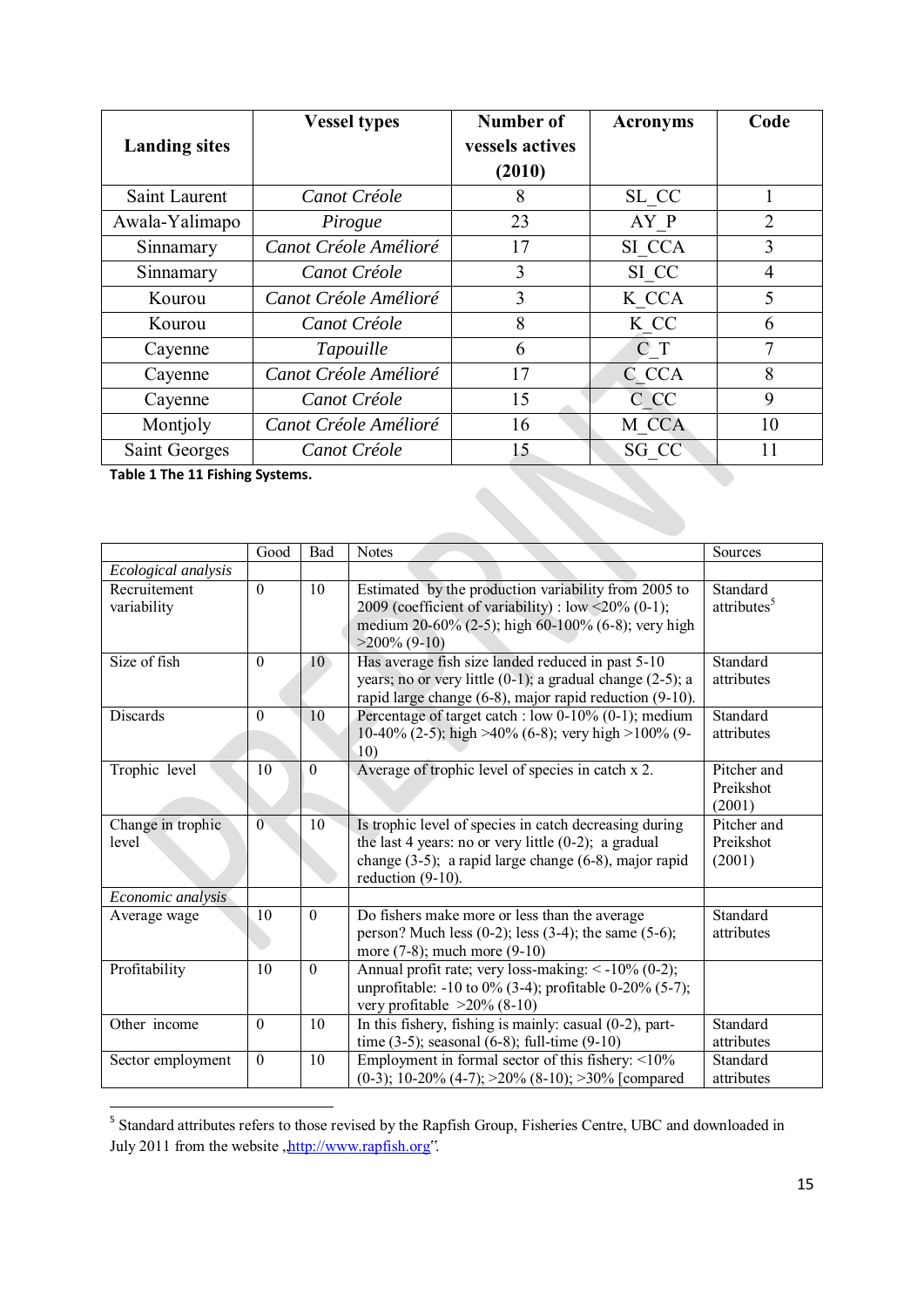|                        |                  |                  | to all the other fisheries at the same scale of analysis].          |                |
|------------------------|------------------|------------------|---------------------------------------------------------------------|----------------|
| Market                 | $\mathbf{0}$     | 10               | Market is principally: local (0-2); regional/local (3-              | Standard       |
|                        |                  |                  | 5); national/regional (6-8); local/international (9-10)             | attributes     |
| Subsidy                | $\boldsymbol{0}$ | 10               | Are subsidies (including hidden subsidies) provided                 | Standard       |
|                        |                  |                  | to support the fishery? no $(o-2)$ ; somewhat $(3-4)$ ;             | attributes     |
|                        |                  |                  | large subsidies $(5-6)$ ; heavily reliant $(7-8)$ ; almost          |                |
|                        |                  |                  | completely reliant on subsidies (9-10).                             |                |
| Average catch price    | 10               | $\boldsymbol{0}$ | (€ per kg): very low 0-2€ (0-2); low 2-2.5€ (3-4);                  | Isaac et al    |
|                        |                  |                  | (2009)                                                              |                |
|                        |                  |                  | medium 2.5-3€ (5-6); 3-4€ (7-8); very high >4€ (9-<br>10)           |                |
|                        | $\overline{10}$  | $\overline{0}$   |                                                                     |                |
| Average production     |                  |                  | Relative weight of the landings compared to all FPS                 | Isaac et al    |
| per year               |                  |                  | landings: <10% (0-3); 10-20% (4-7); >20 (8-10)                      | (2009)         |
| Cost of equipment      | $\overline{0}$   | $\overline{10}$  | Percentage of the equipment costs in the total                      | Isaac et al    |
|                        |                  |                  | income: $0-10\%$ (0-2); 10-20% (3-4); 20-30% (5-6);                 | (2009)         |
|                        |                  |                  | $30-40\%$ (7-8); >40% (9-10)                                        |                |
| Dependence on          | $\boldsymbol{0}$ | 10               | Dependence rate(part of the income with middlemen                   | Isaac et al    |
| middlemen              |                  |                  | on the total income): $0\%$ (0) to $100\%$ (10)                     | (2009)         |
| Social analysis        |                  |                  |                                                                     |                |
| <b>Education</b> level | 10               | $\boldsymbol{0}$ | Education level compared to population average:                     | Pitcher and    |
|                        |                  |                  | much lower(0-3); lower $(4-6)$ ; close(7-8); superior(9-            | Preikshot      |
|                        |                  |                  | 10)                                                                 | (2001)         |
| Conflict status        | $\boldsymbol{0}$ | 10               | Level of conflict with other sectors: almost none, 0-               | Standard       |
|                        |                  |                  | 10% (0-2); some, 11-40% (3-5); lots 41-60% (6-8); a                 | attributes     |
|                        |                  |                  | great amount 61-100%(9-10)                                          |                |
| Kin participation      | 10               | $\boldsymbol{0}$ | Do kin sell and/or process fish? Almost none, 0-10%                 | Isaac et al    |
|                        |                  |                  | $(0-2)$ ; a few relatives 10-40% (3-5); some relatives (6-          | (2009)         |
|                        |                  |                  | 8); fishery is mainly kin $(9-10)$                                  |                |
| Origin of fishermen    | $\boldsymbol{0}$ | 10               | Local $(0-2)$ ; local/regional $(3-4)$ ; border country $(5-7)$     | Isaac et al    |
|                        |                  |                  | ; distant country $(8-10)$                                          | (2009)         |
| Healthcare             | $\boldsymbol{0}$ | 10               | Evaluated according to distance from major health                   | Castello et al |
|                        |                  |                  | centers: 0-20km (0-3); 21-50km (4-6); 51-100km(6-<br>(2009)         |                |
|                        |                  |                  | $8)$ ; > 100 km(9-10)                                               |                |
| Residence quality      | 10               | $\boldsymbol{0}$ | Poor: Fishers live in the boat (0) to Excellent: House              | Castello et al |
|                        |                  |                  | with all commodities (10)                                           | (2009)         |
| Place of residence     | 10               | $\overline{0}$   | Isolated village $(0-2)$ ; village $(3-4)$ ; town $(5-7)$ ; large   |                |
|                        |                  |                  | $town(8-10)$                                                        |                |
| Technological          |                  |                  |                                                                     |                |
| analysis               |                  |                  |                                                                     |                |
| Trip length            | $\mathbf{0}$     | 10               | Average days at sea per fishing trip: 1 or less $(0-1)$ ; 2-        | Standard       |
|                        |                  |                  | 4 days (2-4); 5-8 days (5-6); 8-10 days (7-8); more                 | attributes     |
|                        |                  |                  | than 10 days (9-10).                                                |                |
| Pre-sale processing    | 10               | $\overline{0}$   | Processing before sale, [e.g., gutting, filleting, salting]         | Standard       |
|                        |                  |                  | none $(0-2)$ ; some $(3-5)$ ; a lot $(6-8)$ ; a great deal $(9-10)$ | attributes     |
| Selective gear         | 10               | $\boldsymbol{0}$ | Device(s) and/or handling of gear to increase                       | Standard       |
|                        |                  |                  | selectivity and reduce bycatch? Very little (0-2); some             | attributes     |
|                        |                  |                  | $(3-5)$ ; a lot $(6-8)$ ; a great amount $(9-10)$                   |                |
| Vessel size            | $\overline{0}$   | 10               | Average length of vessels: <5m (0-2); 5-9m (3-4); 10-               | Standard       |
|                        |                  |                  | $12m (5-6)$ ; 13-20m $(7-8)$ ; >20m $(9-10)$                        | attributes     |
| Power Source           | $\boldsymbol{0}$ | 10               | any (0); <30 HP(1-3); 30-60 HP (4-5); 60-100 HP (6-                 | Castello et al |
|                        |                  |                  | 7); 100-140 HP (8-9); $>140$ HP(10)                                 | (2009)         |
|                        |                  |                  |                                                                     |                |

**Table 2. List of attributes and scoring framework.**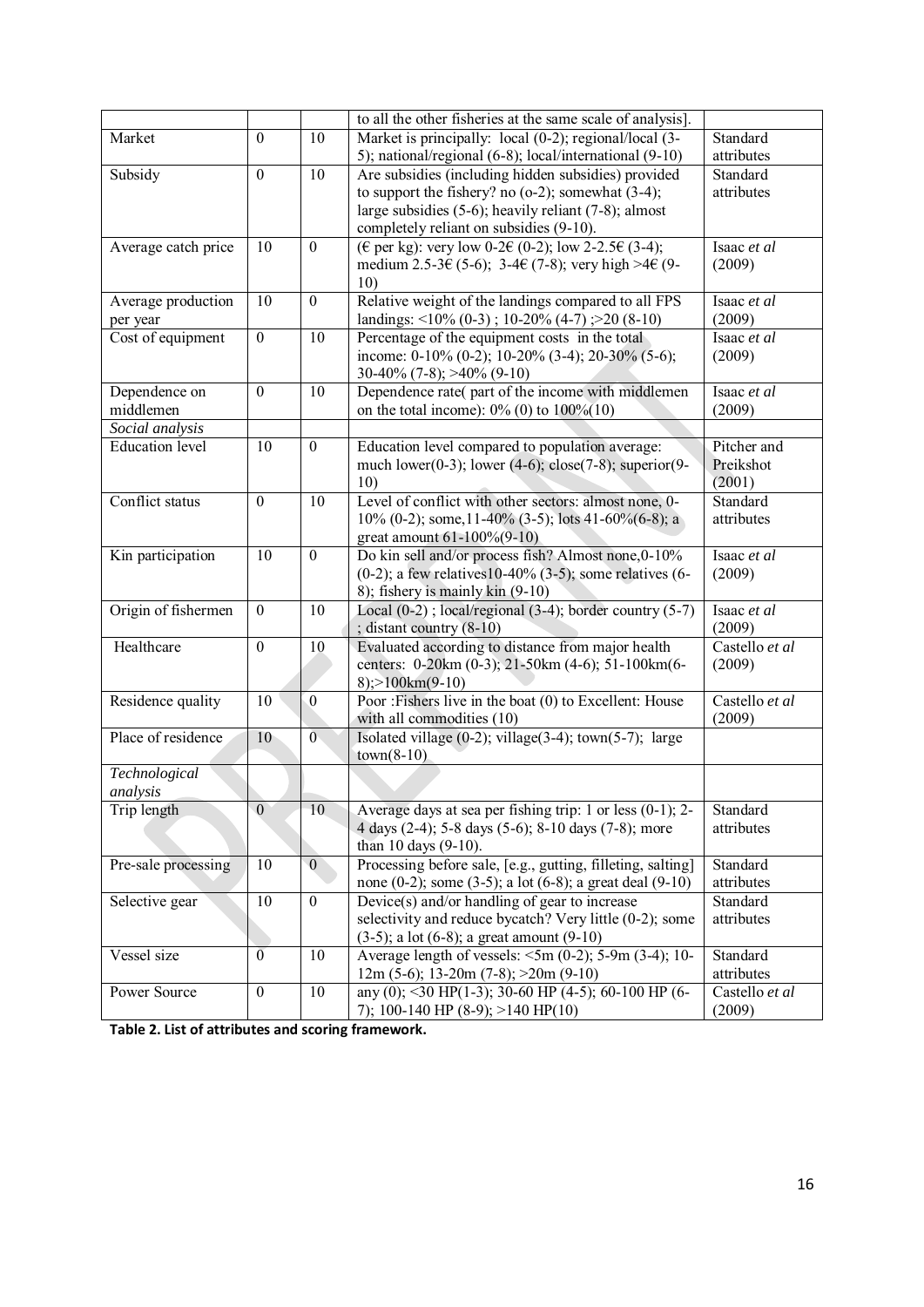

**Fig- 1.Two-dimensional ordination plots from the MDS analyses; horizontal axis indicates performance score (from 'Bad' to 'Good'); Verticales position relates to the other distinguishing features; Thin lines represent the inter-quartile (IQ) ranges from 500 Monte Carlo simulations; See table 1 for fishery codes.**



**Fig- 2. Sustainability performance rating for French Guyana coastal fisheries in four evaluation fields. Fisheries are shown in order of performance rating from left to right; Thin lines represent the inter-quartile (IQ) ranges from 500 Monte Carlo simulations; See table 1 for fishery codes.**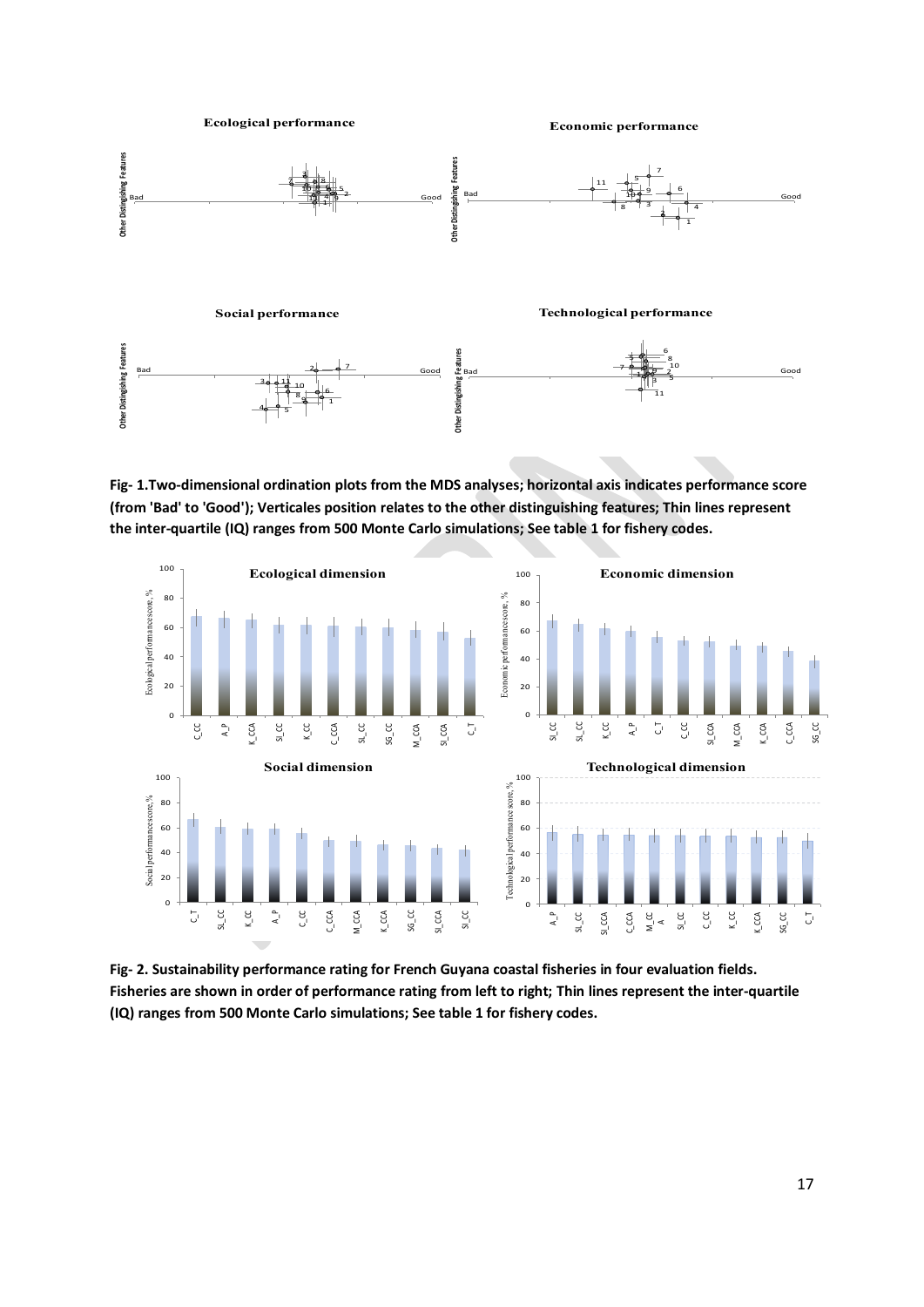| <b>Evaluation fields</b> | <b>Kurkal's stress</b> | <b>RSO</b> |  |  |
|--------------------------|------------------------|------------|--|--|
| Ecological               | 0.200                  | 0.940      |  |  |
| Economic                 | 0.174                  | 0.912      |  |  |
| Social                   | 0.208                  | 0.903      |  |  |
| Technological            | 0.282                  | 0.864      |  |  |

**Table 3 Kurkal's stress and RSQ for the different evaluation fields.**



**Fig-3. Leverage of attributes, given by the mean standard error (S.E), in their respective evaluation field.**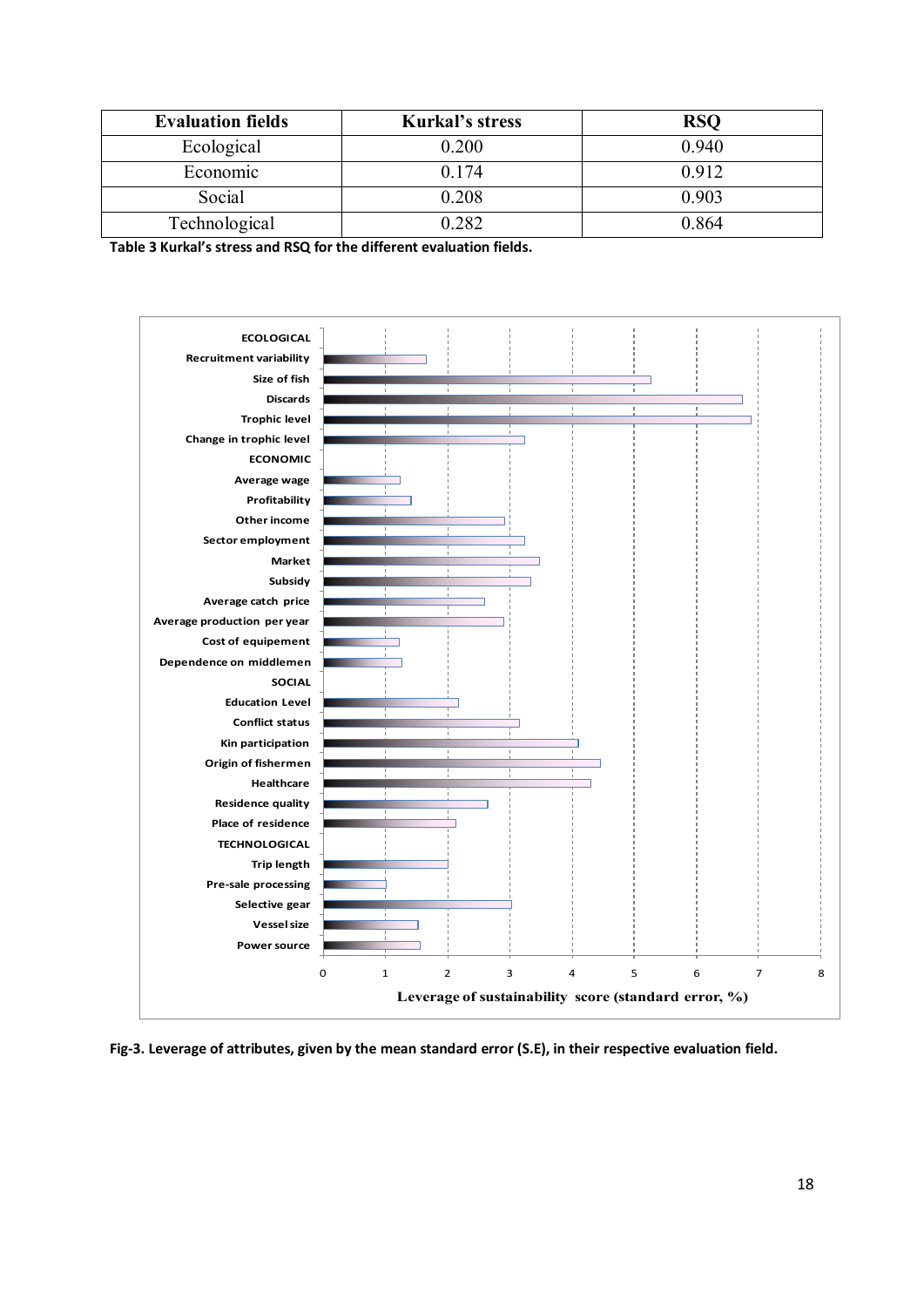

**Fig-4. Overall French Guyana coastal fishery systems performance; Thin lines represent the inter-quartile (IQ) ranges from 500 Monte Carlo simulations; See table 1 for fishery codes.**



**Fig-5. Overall sustainability performance. (A) by Zone. (B) By fleet. 'P' stands for 'Pirogue', 'CC' for 'Canot créole', 'T' for 'Tapouille' and 'CCA' for 'Canot créole amélioré'.**